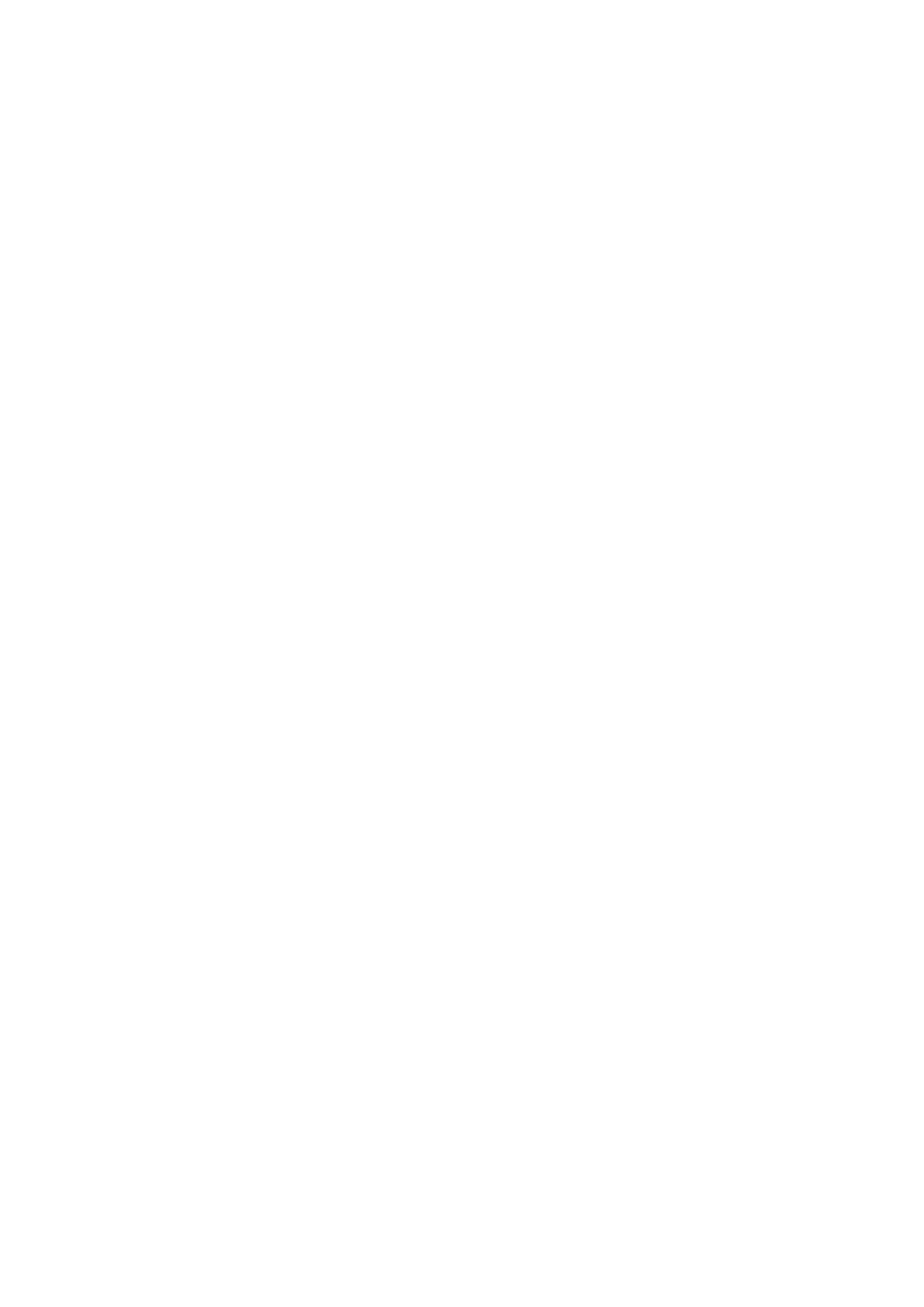# Fit for Work – summary guidance for employers

Fit for Work helps you to manage sickness absence in your work place and provides you, your employee and their GP with access to work-related health advice.

### **Fit for Work provides:**

- **• Free health and work advice** through a website and telephone line to help with absence prevention.
- **• Free referral for an occupational health assessment** for employees who have reached, or whose GPs expects them to reach, four weeks of sickness absence. Employees will normally be referred by their GP. From Autumn 2015 in England and Wales and Spring 2015 in Scotland employers can also make a referral after their four weeks of absence.

From 1st January 2015 the Government is also introducing a tax exemption of up to £500 (per year, per employee) on medical treatments recommended to help their employees return to work. This will be applicable to treatments recommended by health professionals within Fit for Work and health professionals within employer-arranged occupational health services.

**Fit for Work guidance for employers will be regularly updated as referrals to the Fit for Work assessment rolls-out across Great Britain.**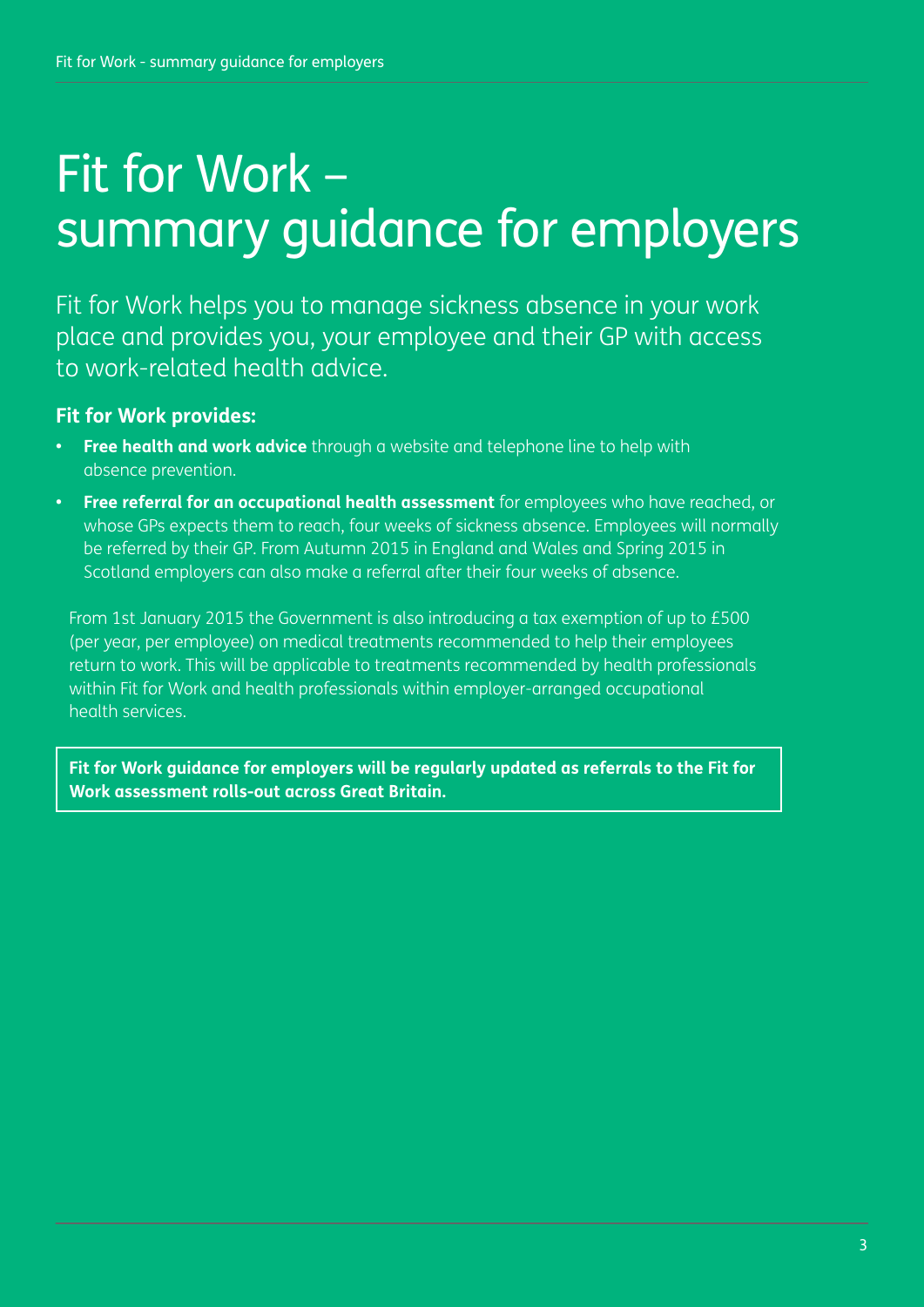# What does Fit for Work mean for employers?

- You can access web and telephone advice about any work-related health matters affecting your employees and your workplace
- If your employee is referred to Fit for Work for an assessment, you may receive a Return to Work Plan via email (or post if appropriate). This will provide advice and recommendations you can take to get your employee back to work. In England and Wales visit [www.fitforwork.org](http://www.fitforwork.org) to see where the service is currently live, where it will be rolling out and sign up to receive roll out updates. In Scotland visit [www.fitforworkscotland.scot](http://www.fitforworkscotland.scot) to find out what is available and how to get in touch

You can accept the Return to Work Plan as evidence of sickness absence in the same way as a fit note issued by a GP. You will not need to ask your employee for a fit note as well.

# How does Fit for Work benefit employers?

- Fit for Work can help reduce your sick pay costs, by enabling employees to return to work earlier
- Importantly, Fit for Work can particularly benefit Small to Medium Sized Enterprises (SMEs) which may have limited access to occupational health advice and services

Being employed helps promote recovery and rehabilitation and prevents the harmful physical, mental and social effects of long-term sickness absence. Fit for Work is designed to assist you as an employer in helping employees to get back to work as soon as is appropriate.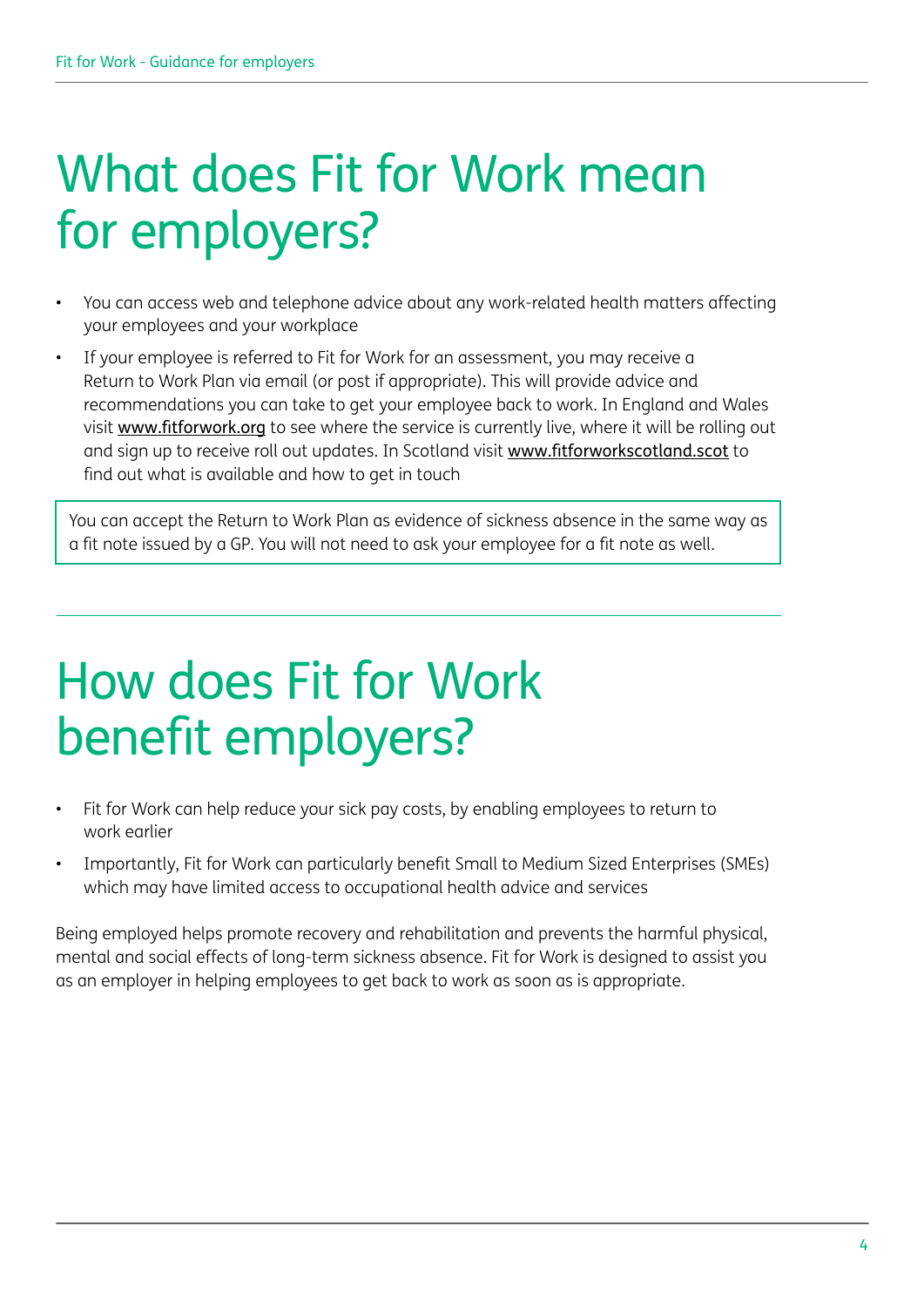# Do I need to take any action?

# Your sickness absence policy may need to be updated to cover Fit for Work.

It is not mandatory for employers to refer employees to Fit for Work, nor to implement the recommendations highlighted in the Return to Work Plan. However, we recommend you update your sickness absence policies to reflect the availability of Fit for Work. You may want to tell your staff:

- about the advice that is available from the Fit for Work website or telephone line
- that they may be contacted by Fit for Work about an employee who has been referred by their GP
- if and when you would like them to consider referring an employee to Fit for Work from Autumn 2015 in England and Wales and Spring 2015 in Scotland
- what they should do if they receive a Return to Work Plan from Fit for Work and how they can support recommendations in a Return to Work Plan
- that a Return to Work Plan will remove the need for a fit note and employees will not need to obtain a fit note from their GP unless they remain off work when they are discharged from Fit for Work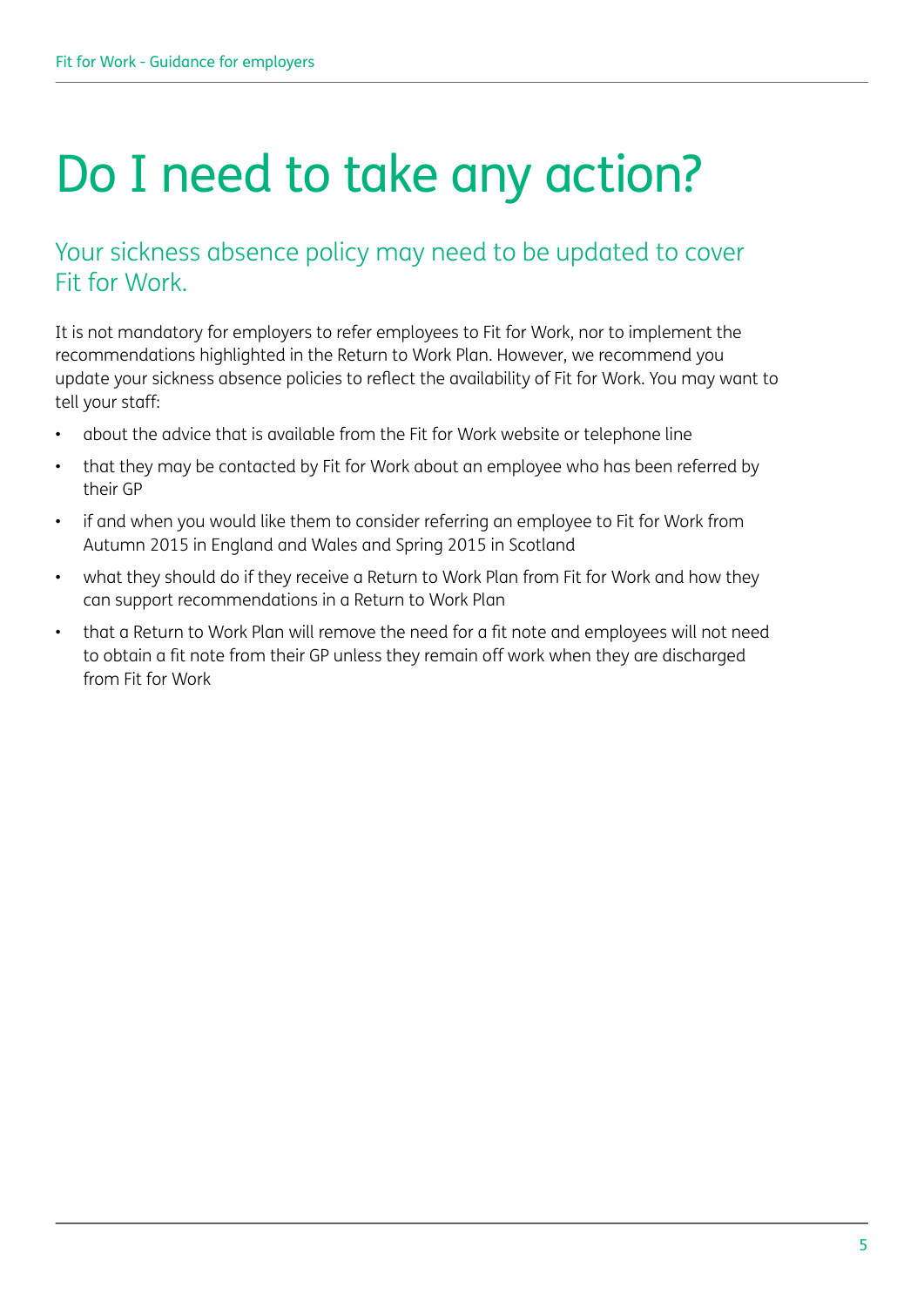# How do I refer my employee for a Fit for Work assessment?

You can only refer employees to Fit for Work for an assessment from Autumn 2015 in England and Wales and from Spring 2015 in Scotland. Visit [GOV.UK](https://www.gov.uk/government/collections/fit-for-work-guidance) for further details of referrals to Fit for Work assessments. Employees referred by employers will need to be eligible for the service:

| <b>Eligible employees</b>                                                                                                                   | <b>Ineligible employees</b>                                                                                                           |
|---------------------------------------------------------------------------------------------------------------------------------------------|---------------------------------------------------------------------------------------------------------------------------------------|
| Still employed                                                                                                                              | X Are living outside England, Scotland<br>or Wales                                                                                    |
| Have been absent from work for<br>four weeks or more                                                                                        | $\boldsymbol{X}$ Are not absent from work                                                                                             |
| Have a reasonable likelihood of making<br>at least a phased return to work                                                                  | $\boldsymbol{X}$ Are self-employed                                                                                                    |
| Have not been referred for a Fit for Work<br>assessment already within the last<br>12 months and have not received a<br>Return to Work Plan | X Have been referred for a Fit for Work<br>assessment already within the last<br>12 months and have received a<br>Return to Work Plan |
| Have provided consent to be referred                                                                                                        | X The employee's GP has already made<br>a referral to Fit for Work                                                                    |
|                                                                                                                                             | Consent is not given                                                                                                                  |

Note: Employees must provide consent at all stages of the assessment process. Consent must be explicit, informed and freely given. For further information please refer to the detailed guide.

You can access Fit for Work advice and make a referral for an assessment from Autumn 2015 in England and Wales and Spring 2015 in Scotland by using the following web links and telephone numbers below. For details on when referrals to the Fit for Work assessment can be made please visit [GOV.UK.](https://www.gov.uk/government/collections/fit-for-work-guidance)

| <b>England and Wales</b>   | www.fitforwork.org<br>0800 032 6235<br>Opening hours advice: Monday to Friday 8.30am to 6.00pm<br>Opening hours assessment: Monday to Friday 8.30am to 6.00pm          |
|----------------------------|------------------------------------------------------------------------------------------------------------------------------------------------------------------------|
| <b>Welsh Language Line</b> | www.fitforwork.org<br>0800 032 6233<br>Opening hours advice: Monday to Friday 8.30am to 6.00pm<br>Opening hours assessment: Monday to Friday 8.30am to 6.00pm          |
| Scotland                   | www.fitforworkscotland.scot<br>0800 019 2211<br>Opening hours advice: Monday to Friday 9.00am to 5.00pm<br>Opening hours assessment: Monday to Friday 9.00am to 8.00pm |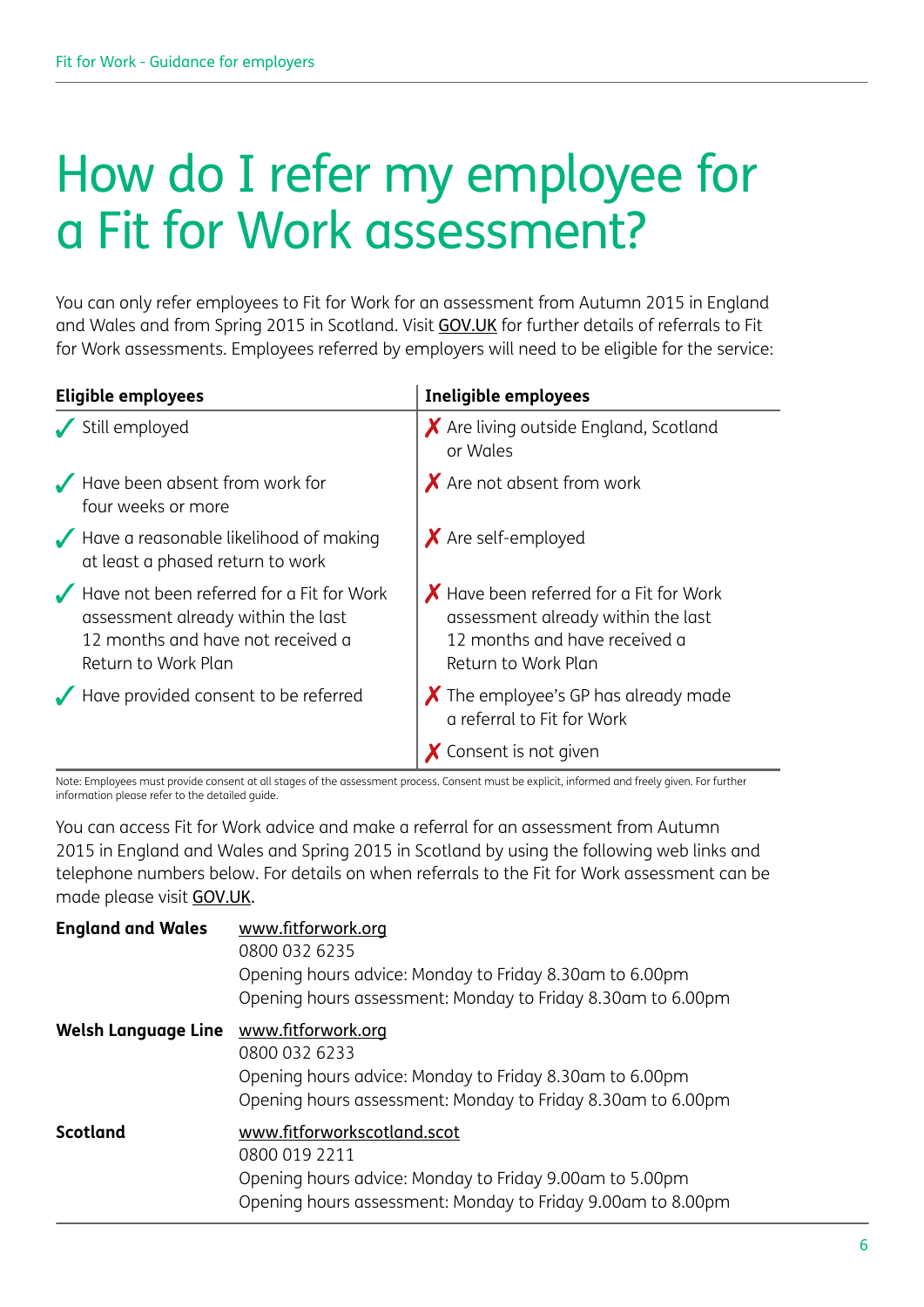# Fit for Work – a detailed guide for employers

We have developed this guide with help from doctors, employees and employers. It is designed to help you make the best use of Fit for Work and help your employees return to work as quickly as appropriate.

### **Introduction to Fit for Work**

Fit for Work offers free occupational health assessments for your employees who reach four weeks of sickness absence to help them return to work sooner. You and your employees can also benefit from free work related health advice through a telephone advice service and website.

- Fit for Work can help reduce your sick pay costs, by enabling employees to return to work earlier.
- Importantly, Fit for Work can benefit Small to Medium Sized Enterprises (SMEs) which may have limited access to occupational health advice and services.
- Being employed helps promote recovery and rehabilitation and prevents the harmful physical, mental and social effects of long-term sickness absence. Fit for Work is designed to assist you as an employer in helping employees to get back to work as soon as is appropriate.

We expect the majority of referrals to the assessment service to be made by GPs. However, from Autumn 2015 in England and Wales and Spring 2015 in Scotland you will be able to refer your employee for a Fit for Work assessment providing the meet the eligibility criteria (see below).

### **Within this guide:**

- What is Fit for Work?
- Who provides Fit for Work?
- Employee eligibility criteria for an assessment
- What happens once a referral is made to Fit for Work for an assessment?
- How are employers involved in the process?
- How does Fit for Work benefit you and your employees?
- What is the Government's tax exemption?
- How does Fit for Work affect current occupational health services?
- How does Fit for Work affect sickness absence policy?
- How do I access Fit for Work?
- Frequently Asked Questions

**This guide has been developed in consultation with employer and employee representative groups and professional bodies. The guidance has also been developed in conjunction with ACAS.**

Fit for Work guidance for employers will be regularly updated as referrals to the Fit for Work assessment rolls-out across Great Britain.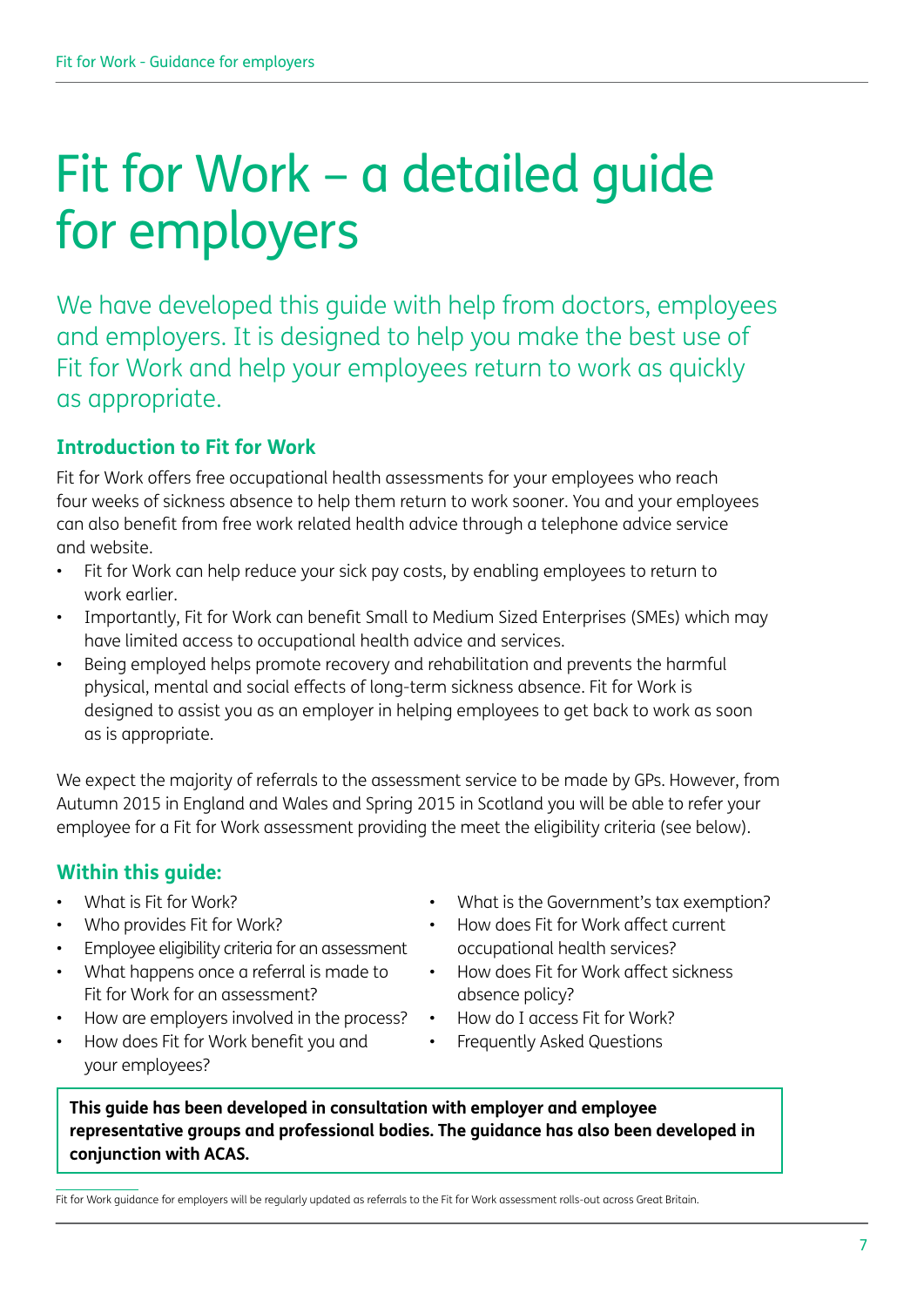# What is Fit for Work?

### **Advice**

Fit for Work provides advice to help support your employees when a health condition is affecting their job. This might involve providing information on the type of adjustments which could help them stay in or return to work, or more general work related health advice. The advice service is open to all UK citizens.

### **Advice access**

**England and Wales:**  [www.fitforwork.org](http://www.fitforwork.org) 0800 032 6235

**Welsh Language Line:**  [www.fitforwork.org](http://www.fitforwork.org) 0800 032 6233

**Scotland:**  [www.fitforworkscotland.scot](http://www.fitforworkScotland.scot) 0800 019 2211

### **Referral for an occupational health assessment**

Fit for Work provides a referral to an occupational health assessment for your employees who have been absent from work for over four weeks due to sickness. Research suggests absence spells of around four weeks in length present a material risk of a more sustained spell of absence or the individual leaving employment altogether.

Employees will be contacted within two working days of a referral by their GP or their employer. They will receive an assessment by an occupational health professional. This assessment will usually take place over the telephone<sup>1</sup>.

The assessment will seek to identify all potential obstacles preventing the employee from returning to work (including health, work and personal factors) and involve agreeing a plan designed to address each obstacle to enable a safe and sustained return to work.

- This **Return to Work Plan** will reflect the assessment and provide advice and recommendations for interventions to help the employee return to work more quickly.
- Subject to the employee's consent at all stages, the Fit for Work case manager may deem it necessary to contact an appropriate individual within your organisation to help form the Return to Work Plan. You will subsequently be provided with the Return to Work Plan in order to inform you of the recommendations.
- The decision about whether to implement any recommendations made in a Return to Work plan remains for you (the employer) and your employee. Alternatively, a decision may be a matter for the employee's GP, depending on the nature of the recommendation. We would encourage all parties to act on the recommendations of Fit for Work.

**Note: You can accept the Return to Work Plan as evidence of sickness absence in exactly the same way as a GP fit note. You do not need to ask your employee to obtain further fit notes.**

Burton, K., Kendall, N., McCluskey, S. and Dibben, P. (2013). Telephonic support to facilitate return to work: what works, how, and when?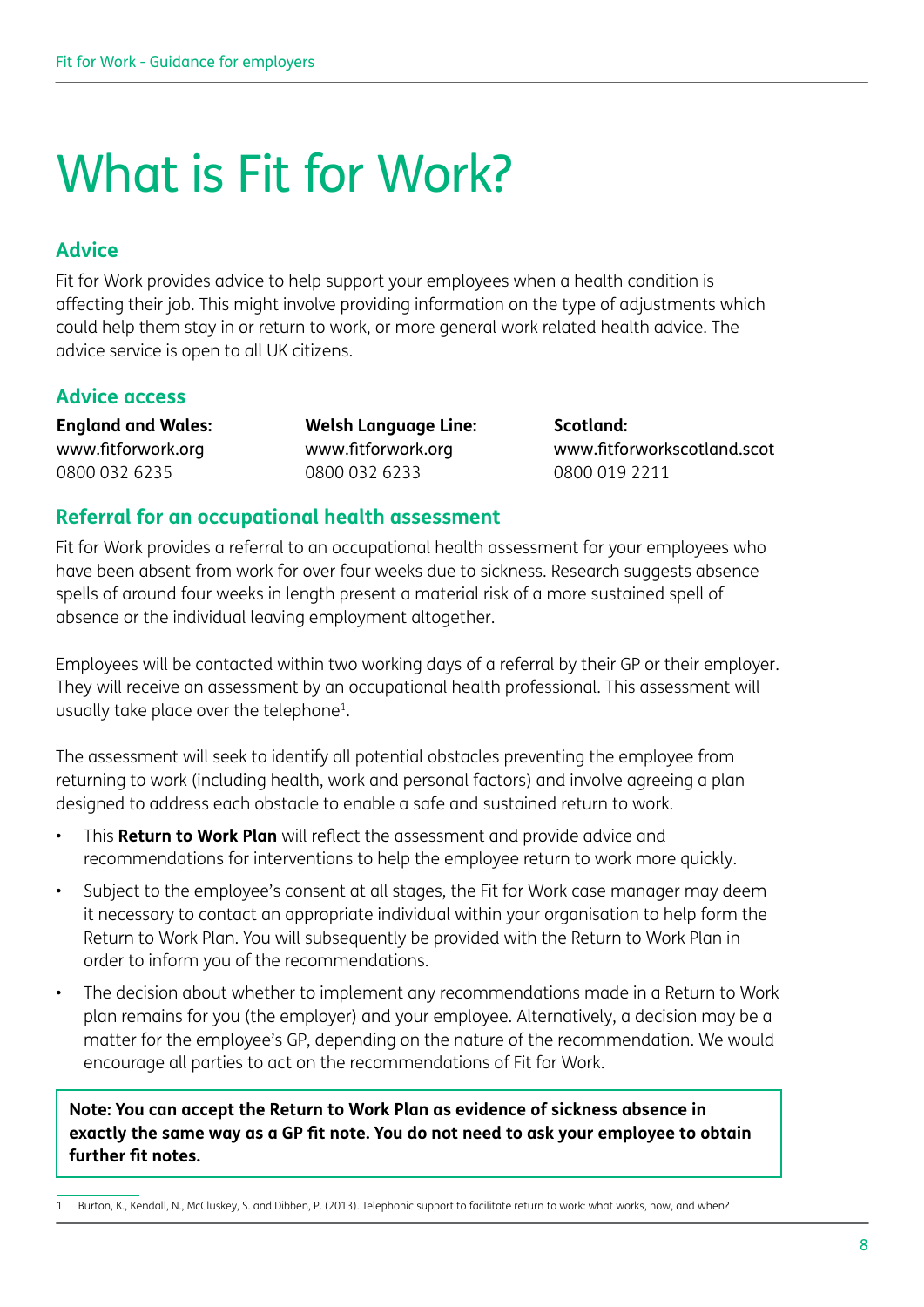#### **Who provides Fit for Work?**

In England and Wales Fit for Work is being delivered by Health Management Limited. In Scotland, Fit for Work Scotland is being delivered by the Scottish Government via NHS Scotland.





# Employee eligibility criteria for an assessment

From Autumn 2015 in England and Wales and Spring 2015 in Scotland you will be able to refer employees to Fit for Work for an assessment. In order for an employer to refer an employee to Fit for Work for an assessment the employee must:

- have been absent from work for four weeks due to illness; and
- have a reasonable likelihood of making at least a phased return to work

Your employees will not be eligible for referral to the assessment part of Fit for Work if:

- they live outside England, Wales and Scotland
- they are not absent from work
- they have previously been referred to the service within a 12 month period and have received a Return to Work Plan as a result
- their GP has already referred them to Fit for Work
- they do not consent to the referral

GPs are able to refer earlier or later than four weeks if they judge an employee will be absent for four weeks and an earlier referral may be beneficial. For example, they may judge a referral is not appropriate at four weeks, but is suitable at six weeks following recovery after hip replacement surgery. GPs will exercise professional judgement about the clinical appropriateness of referral.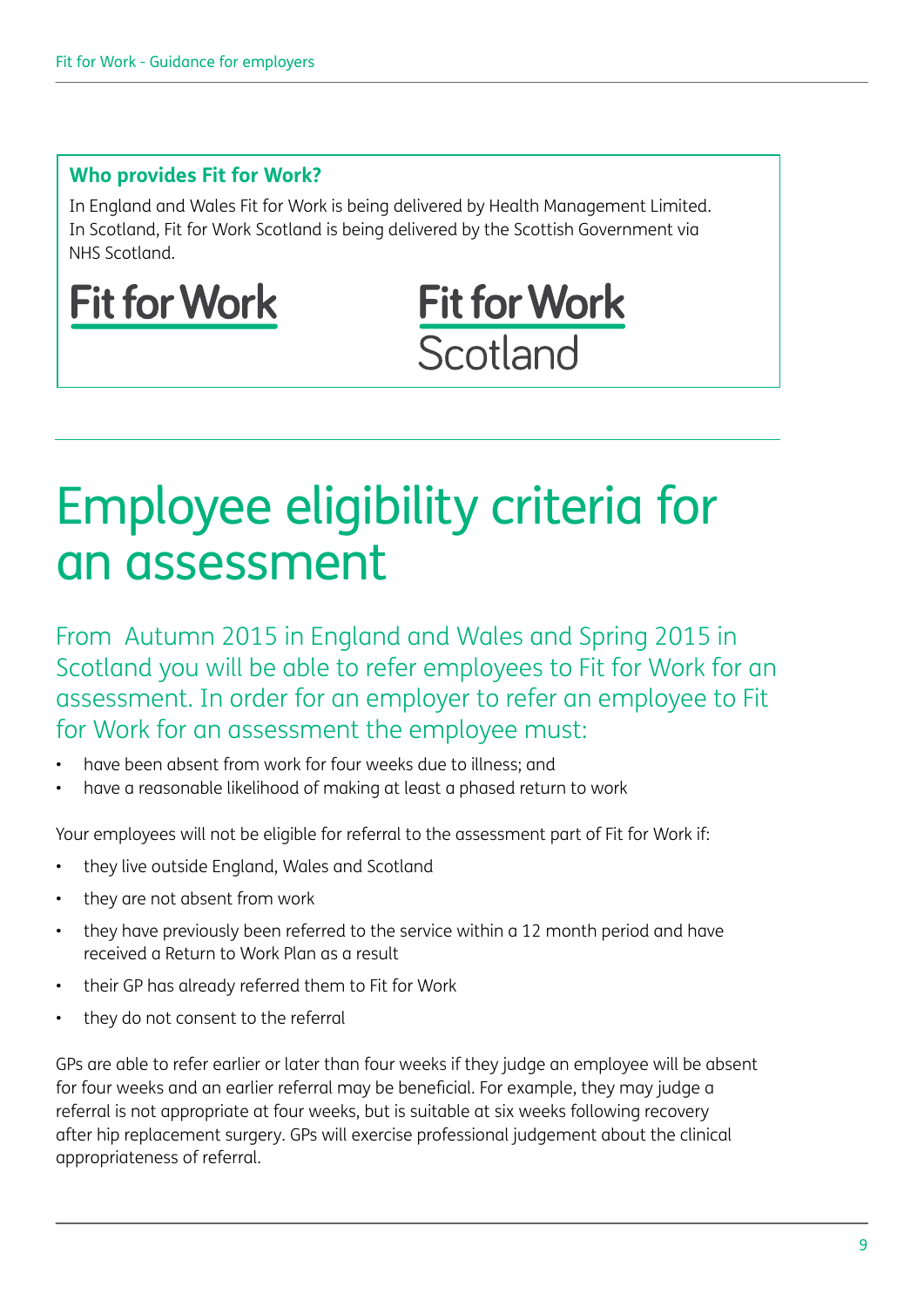# What happens once a referral is made to Fit for Work for an assessment?

Fit for Work will contact the employee to conduct an occupational health assessment at a convenient time for them within two working days of receiving a referral.

If a face to face assessment is deemed necessary, an assessment will take place within 5 working days of this judgement being made. The provider will pay reasonable travel expenses for any face to face assessment at your employee's request. Your employee will need to speak to their case manager for further details on how to make a claim.

The assessment is carried out by an occupational health professional who becomes the employee's case manager through to the end of the process. The assessment will involve the health professional taking a holistic or 'biopsychosocial' approach to look into all of the health, work, and other issues, e.g. personal and social that may be affecting the employee's ability to return to work. The assessment will include questions about the impact of their condition and their job role. The assessment will result in the formation of a Return to Work Plan, which will reflect the assessment, advice and recommendations agreed with the employee to help them return to work more quickly.

The Return to Work Plan will be shared with the employee and, with their consent, also with their employer and their GP. Employers and employees will receive Return to Work Plans via email, or where appropriate by post. Where a GP or an employer makes a referral to a Fit for Work assessment, they may be able to access the Return to Work Plan through a web link subject to employee consent.

The case manager will contact the employee at an arranged point to check if the plan is on course and in addition will contact the employee shortly after the return to work date. If necessary the case manager will arrange for a further assessment by Fit for Work, for example if the employee has not returned to work as anticipated. The Return to Work Plan may also be revised to reflect any changes that are necessary.

Employees will be discharged from Fit for Work when they have returned to work (including a phased return to work), or at the point when Fit for Work can no longer provide further assistance or if a return to work has not been possible after three months.

Following discharge of an employee from Fit for Work, short contact will be made with your employee and you (if you have made the referral) to receive feedback about the service. This will help support continuous evaluation and improvement of the assessment service.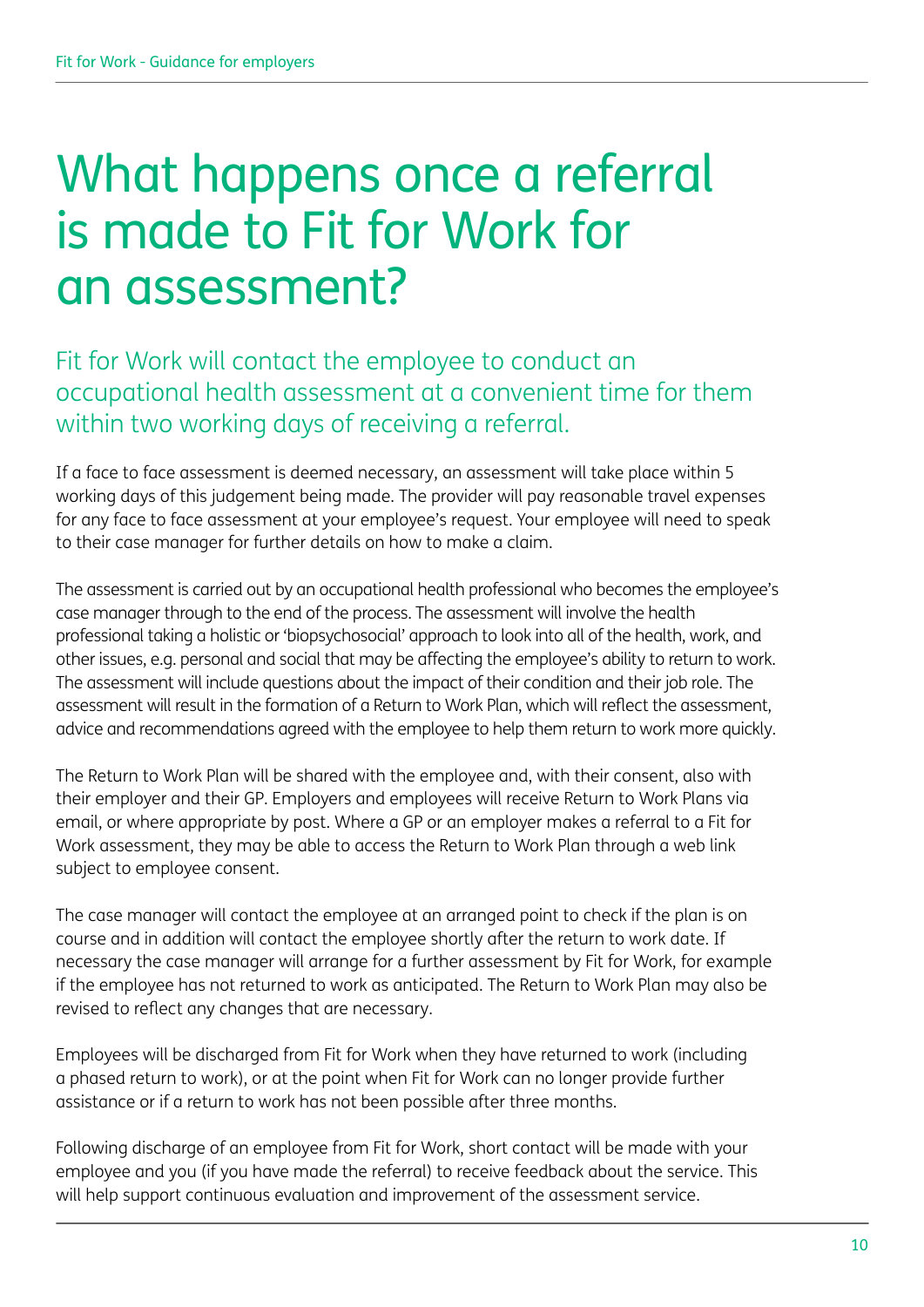# How are employers involved in the process?

Subject to the employee's consent, the case manager conducting the assessment may deem it appropriate to contact an appropriate individual within your organisation (e.g. the employee's line manager or a member of your own occupational health service) to discuss factors which might help to develop the Return to Work Plan.

We expect Fit for Work will contact employers when it is necessary:

- to gain a better understanding of the specific workplace context and any limitations than can be provided by the employee themselves
- when recommendations in a Return to Work Plan have not been actioned to ensure that any recommendations have been fully understood. This may include taking a facilitation role between the employee and the employer
- the relationship with the employer has been identified as one of the obstacles to a return to work – to ensure that the employer and employee both understand (i) the impacts of the condition on the ability to return to work; and (ii) the potential constraints of the workplace situation

Fit for Work may also receive information directly from employers as part of an employer referral.

After gaining employee consent, the case manager will share the Return to Work Plan with an appropriate individual within your organisation, your employee and their GP.

As above, the decision to implement any recommendations made by the Return to Work plan resides with you (the employer), your employee and the employee's GP. However, we would encourage all parties to act on the recommendations of Fit for Work.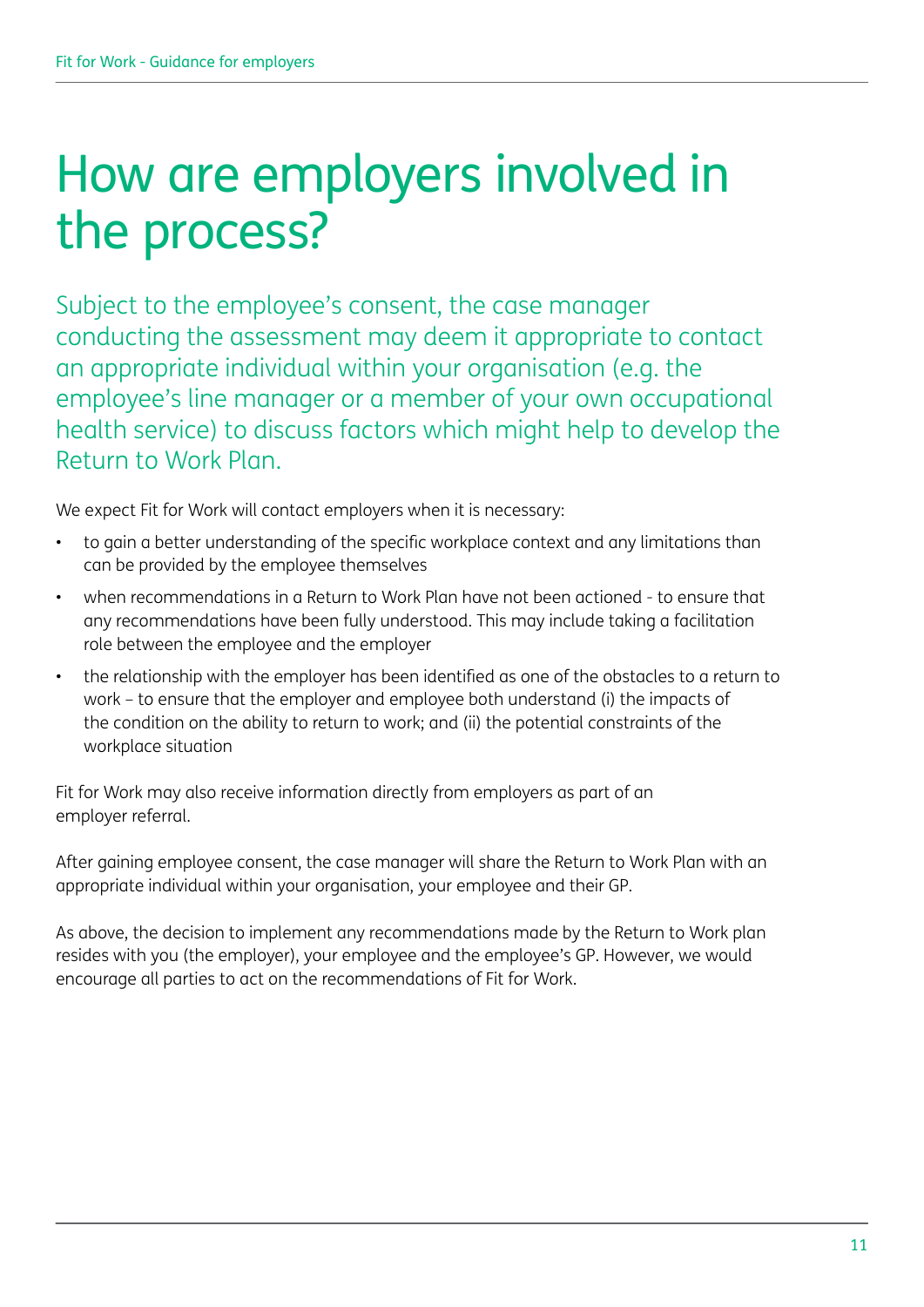# How does Fit for Work benefit you and your employees?

### **Fit for Work provides:**

- help to reduce your sickness absence costs by getting your employees back to work more quickly
- access to independent quality advice and a specialist occupational health assessment for your employees
- a free and rapid early intervention service that is easy to use with access in England, Wales and Scotland
- recommendations on adjustments required for your employees who are referred for an assessment
- support for you, your employee and their GP via the Return to Work Plan to help your employee return to work more quickly
- assistance in managing your employee's expectations about the impact of their condition on their fitness for work
- steps you can take to support employees to return to work
- support on how to prevent a period of sickness absence occurring/re-occurring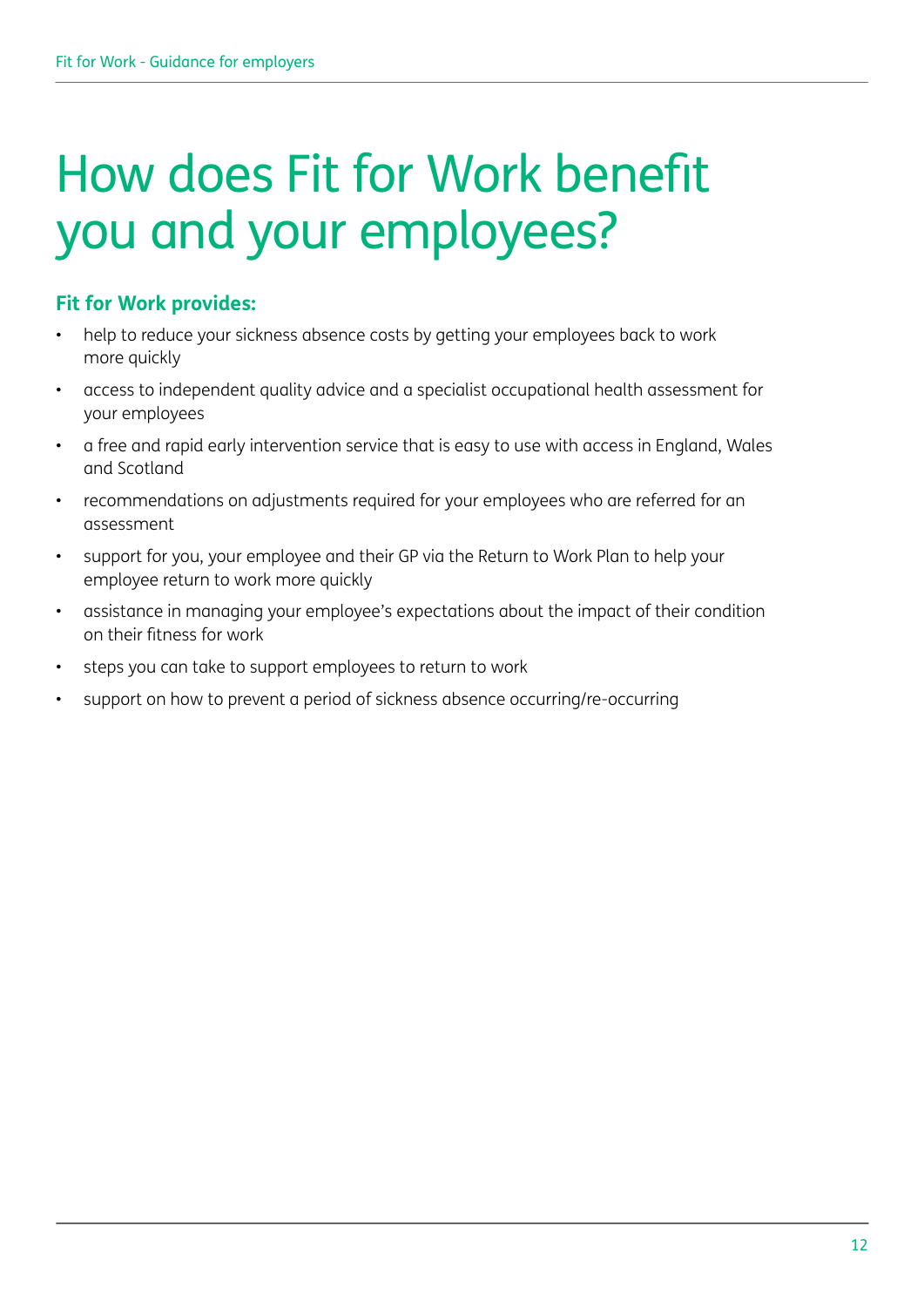# What is the Government's tax exemption?

From 1st January 2015 the Government is introducing a tax exemption where employers fund the costs of medical treatments recommended by a healthcare professional as part of either Fit for Work or any employer-arranged occupational health service.

The medical treatment must be recommended, to help your employee return to work after a period of absence due to ill health or injury and either:

- a healthcare professional has assessed them as not fit for work or may be fit for work for at least 28 consecutive days, due to ill health or injury; or
- they have been absent from work for at least 28 consecutive days due to ill health or injury.

A healthcare professional is a registered medical practitioner, a registered nurse, or an occupational therapist, physiotherapist or psychologist registered with an appropriate regulatory body.

The tax exempt expenditure is limited to £500 per employee per tax year.

Under existing tax rules, the cost of any medical intervention funded or provided by an employer is likely to be liable to tax as either a benefit in kind or a payment of earnings. Employer and employee National Insurance contributions (NICs) may also be due. Some employers believe this creates a disincentive for them to fund employee medical treatments, as they feel it is appropriate to meet the costs of any further tax arising from the provision of a benefit in kind as well as any employer NICs that may be due. There are also concerns that the tax charge discourages employees from engaging with medical treatments funded by an employer.

Once the tax exemption comes into effect there will be no charge to income tax or NICs on payments up to the limit of £500 per employee per tax year, removing any potential fiscal disincentive for employees and employers to engage with medical treatments that would help to reduce sickness absence.

Any payments over the £500 limit remain liable to tax and NICs on the excess. For further information please see [www.gov.uk](http://www.gov.uk).

Note: The medical treatments must be recommended by a healthcare professional from Fit for Work or from a healthcare professional within your own occupational health service for the tax exemption to be applicable.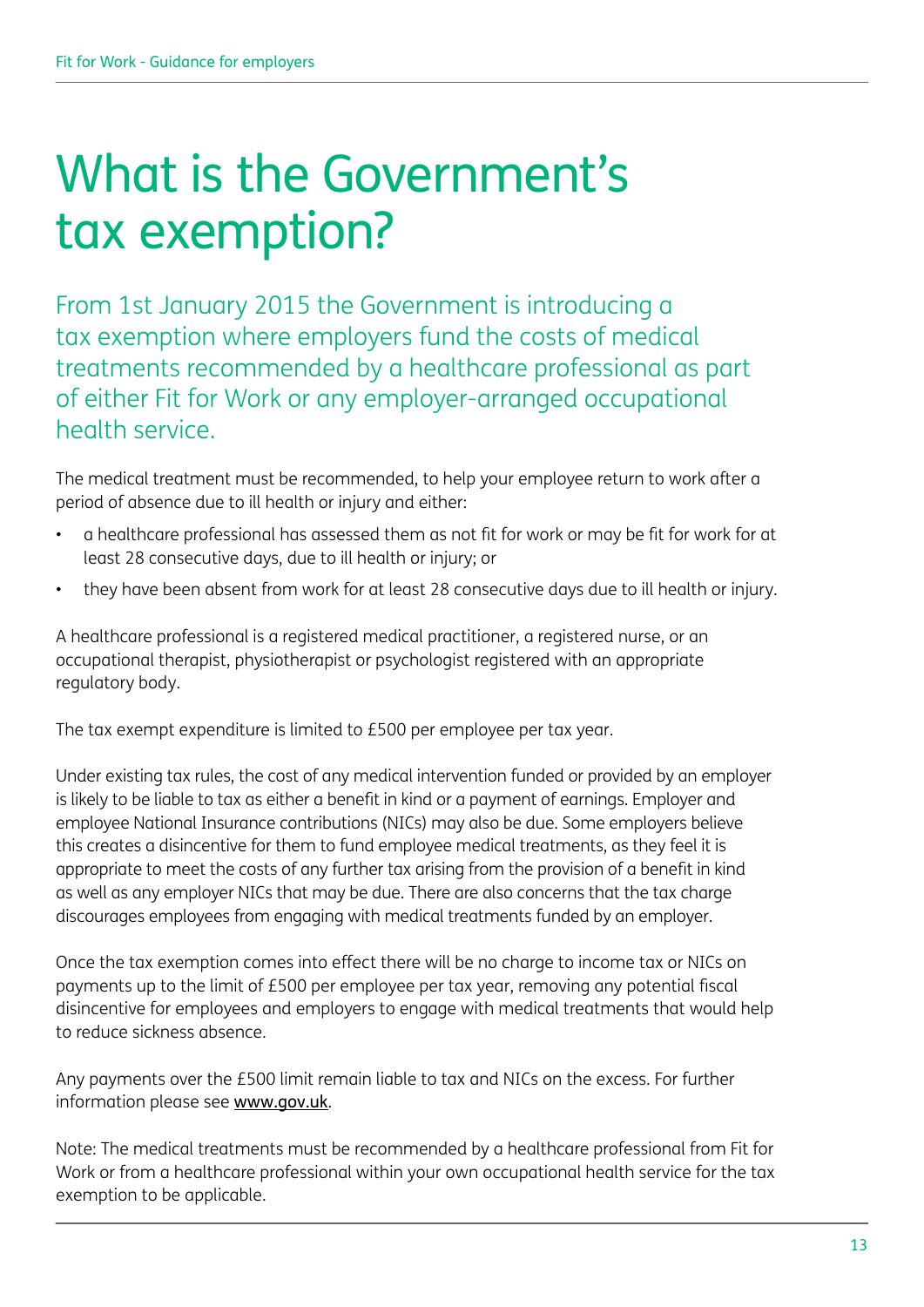# How does Fit for Work affect current occupational health services?

# Fit for Work will complement and not replace any existing occupational health services provided by employers.

If deemed appropriate by the Fit for Work case manager, the employer will be contacted by Fit for Work in order to incorporate any existing occupational health services into the formation of the Return to Work Plan and as a potential facilitator of recommendations within the Plan.

# How does Fit for Work affect sickness absence policy?

# It is not mandatory to refer employees to Fit for Work or progress the recommendations made by Fit for Work.

However, we recommend that it would be good practice for employers to update their sickness absence policy to reflect the availability of Fit for Work for all employers and eligible employees.

Employers are encouraged to develop clear and consistent policies for all staff, and to consult with staff about any proposed policy changes in advance. This will help to ensure employers and particularly line managers are equipped to handle Return to Work Plans appropriately.

It is also important to note than an employee's consent is required at all stages. Consent must be explicit, informed and freely given and should be obtained:

- before referral to Fit for Work by their GP or employer
- before the initial assessment takes place
- before each version of the Return to Work Plan is shared with the GP and employer
- before Fit for Work contacts the GP or employer or any third party if this is necessary as part of the assessment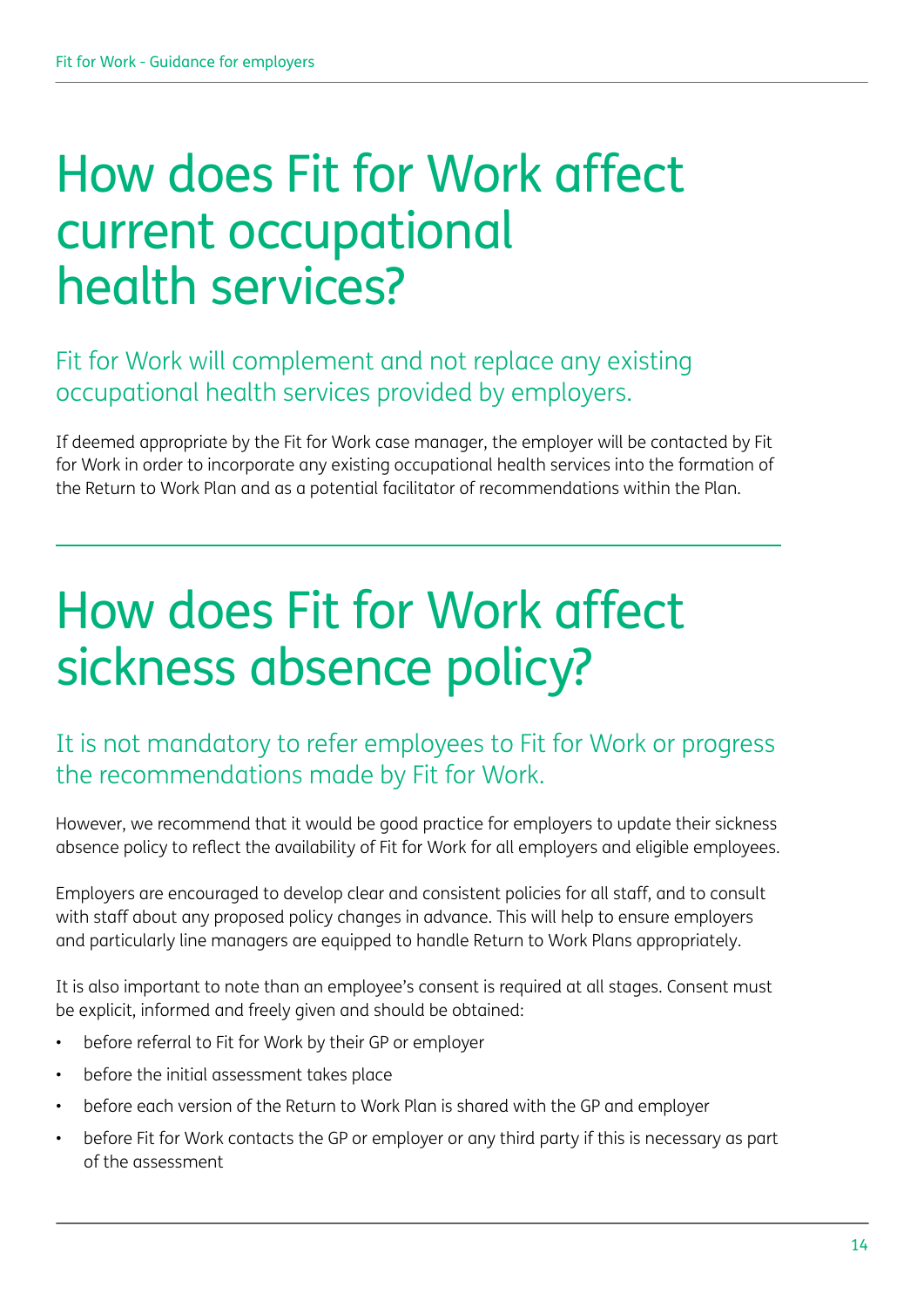# How do I access Fit for Work?

You can access Fit for Work advice and make a referral (when available) to an assessment using the following web links and telephone numbers below:

### **England and Wales**

- [www.fitforwork.org](http://www.fitforwork.org)
- 0800 032 6235
- Opening hours advice: Monday to Friday 8.30am to 6.00pm
- Opening hours assessment: Monday to Friday 8.30am to 6.00pm

### **Welsh Language Line**

- [www.fitforwork.org](http://www.fitforwork.org)
- 0800 032 6233
- Opening hours advice: Monday to Friday 8.30am to 6.00pm
- Opening hours assessment: Monday to Friday 8.30am to 6.00pm

### **Scotland**

- [www.fitforworkscotland.scot](http://www.fitforworkscotland.scot)
- 0800 019 2211
- Opening hours advice: Monday to Friday 9.00am to 5.00pm
- Opening hours assessment: Monday to Friday 9.00am to 8.00pm

# Checklist for employers

- Update your sickness absence policies to reflect the availability of Fit for Work and any potential interactions with members of your organisation
- Consider making a referral to an assessment if a GP has not already referred (once employer referrals go live)
- Consider how you can support recommendations in a Return to Work Plan

### **For further information please access:**

- Frequently Asked Questions for Employees (page 16)
- England and Wales: [www.fitforwork.org](http://www.fitforwork.org)
- Scotland: [www.fitforworkscotland.scot](http://www.fitforworkscotland.scot)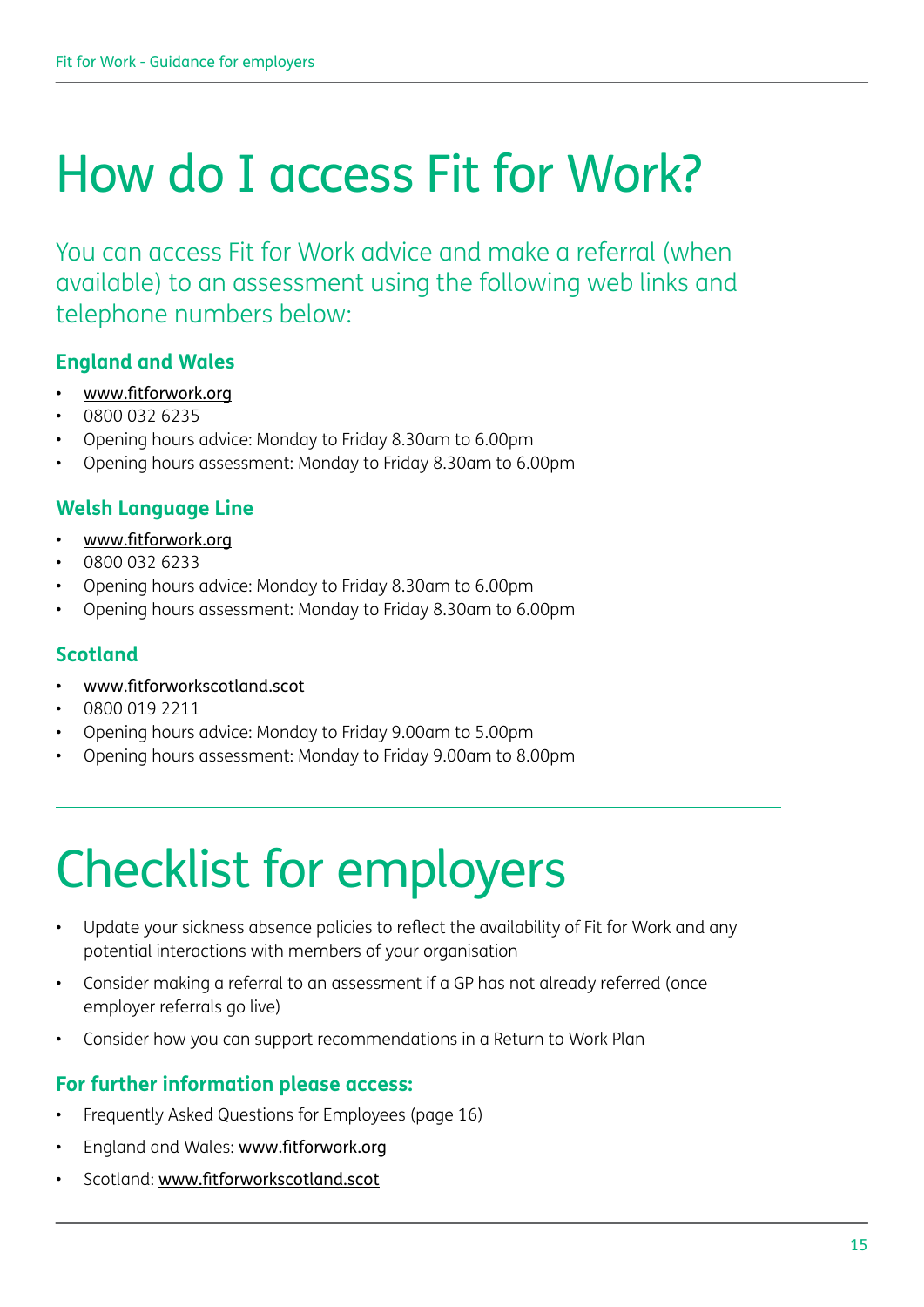# Frequently asked questions for employees

### **This section is split into the following categories:**

- (a) Fit for Work Providers
- (b) Referrals and Eligibility
- (c) Consent and Data Protection
- (d) Employer Involvement
- (e) Return to Work Plans
- (f) Further Information

### **Fit for Work Providers**

#### Who is providing Fit for Work?

In England and Wales, Fit for Work is being delivered by Health Management Limited. In Scotland, Fit for Work Scotland is being delivered by the Scottish Government via NHS Scotland.

#### What qualifications will the supplier have?

Fit for Work is delivered by registered occupational healthcare professionals who have occupational health qualifications; have occupational health experience; or able to demonstrate experience and skills appropriate to working in an occupational health context. Their expertise will ensure that Fit for Work will identify the full range of issues preventing a return to work and provide appropriate advice in line with best practice.

Occupational health professionals delivering Fit for Work will be appropriately supervised and the service will be under the overall direction of an accredited specialist in Occupational Medicine.

Training will be provided to all occupational health professionals delivering Fit for Work.

#### What is a case manager?

A case manager is an occupational health professional who will be the employee's point of contact throughout Fit for Work. This is the same person who will contact you if they feel it is appropriate to involve a member of your organisation in the formation of the Return to Work Plan, and will be you contact for any discussions over recommendations contained within the Return to Work Plan.

#### Will the provider pay travel expenses for an assessment?

Your employee will need to speak to their case manager at the time of booking or assessment for further details on how to claim.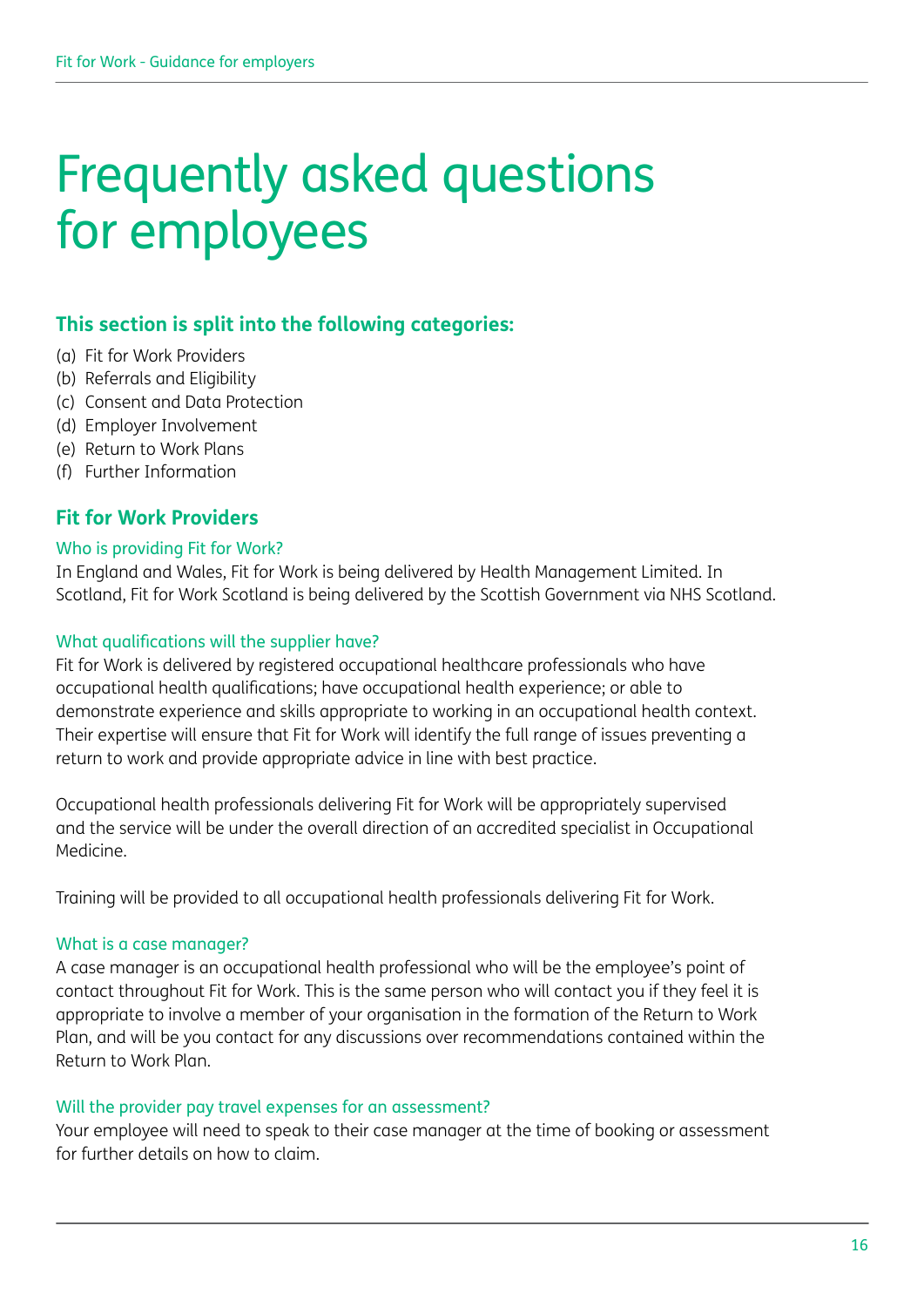### **Referrals and Eligibility**

#### When might a referral for an assessment be necessary?

From Autumn 2015 in England and Wales and Spring 2015 in Scotland and when an employee has reached four weeks absence and they have not been referred by their GP. A referral to Fit for Work may provide them, you and their GP support to help them back into work.

#### Does self certification of sickness absence count towards four weeks sickness absence under Fit for Work?

Yes, self certification of sickness absence will count towards 4 weeks of sickness absence for the purposes of Fit for Work eligibility requirements.

#### What are the eligibility requirements for an employer to make a referral?

Your employee must:

- still be employed
- have been absent from work for four weeks or more due to illness
- have a reasonable likelihood of making at least a phased return to work within three months

Your employees will not be eligible for referral to the assessment part of Fit for Work if they are:

- living outside England, Wales and Scotland
- not absent from work
- unemployed or self employed
- have previously been referred to the service within a 12 month period
- the employee's GP has already made a referral to Fit for Work

#### When might a referral for an assessment not be necessary?

The following employees may not be suitable to be referred to Fit for Work but GPs will use their clinical judgement to make a decision:

- i) individuals who, in the GP's clinical judgement, do not have a realistic prospect of returning to work
- ii) terminally ill patients/employees, unless in the GP's clinical judgement a referral and return to work would be possible and beneficial to the patient
- iii) hospital in patients
- iv) patients in the acute phase of their medical condition

#### Is it mandatory to refer to Fit for Work for GPs and / or employers?

In all cases making a referral is considered the default position. However Fit for Work is not mandatory. If you are unsure about making a referral please contact the advice line.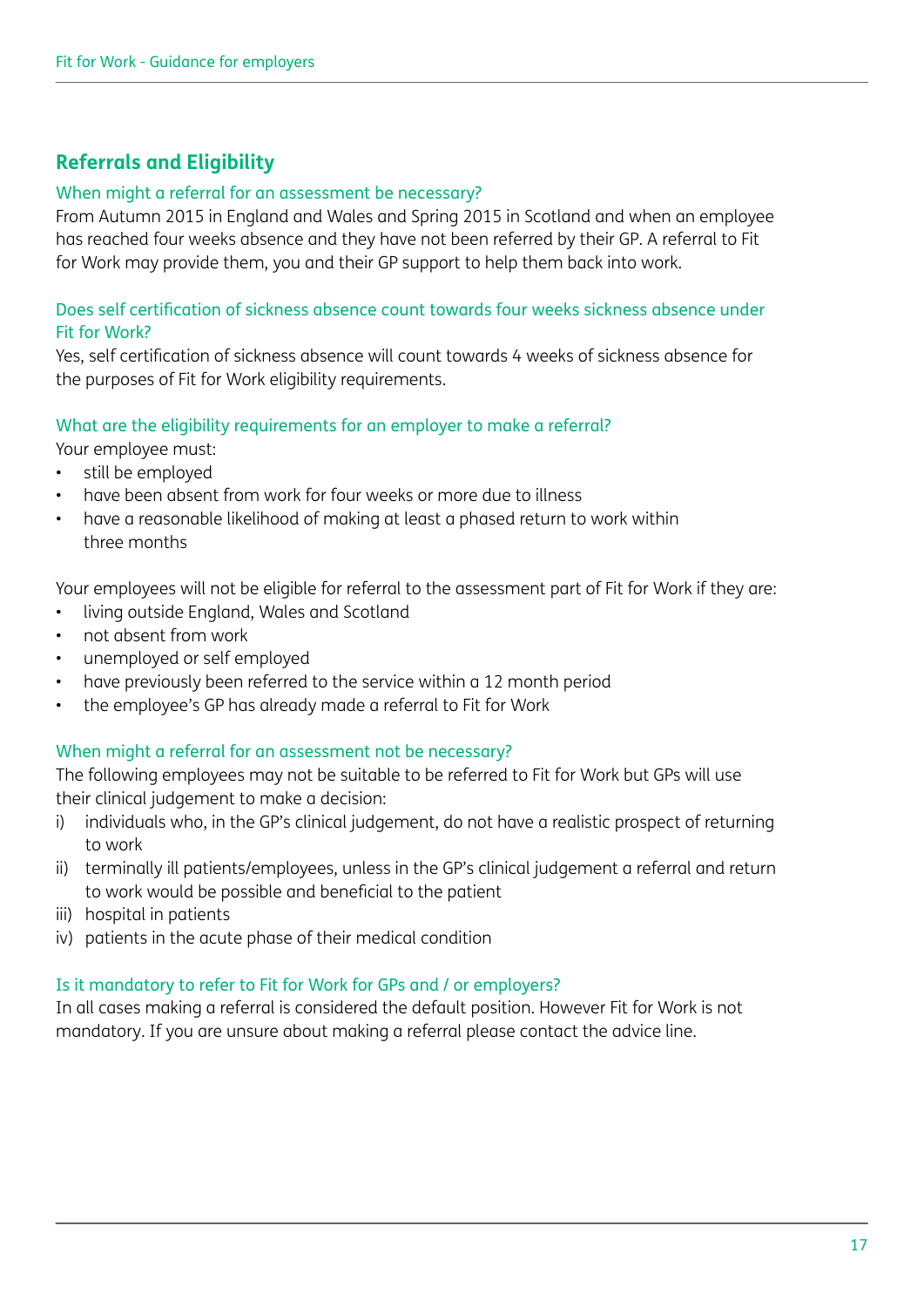#### Is it mandatory for employees to engage with Fit for Work?

In all cases making a referral is considered the default position. However Fit for Work is not mandatory as the employee will need to provide consent.

#### Can someone be referred for an assessment earlier or later than four weeks?

GPs **only** are able to refer earlier or later than four weeks if:

- it is obvious an employee will be absent for four weeks and an earlier referral may help shorten sickness absence
- a referral may not be appropriate at four weeks, but could be suitable at six weeks (e.g. recovery after hip replacement surgery)

The GP will exercise professional judgement about the clinical appropriateness of referral. Employers are only able to refer after a sickness absence period of four weeks. Employers can also make referrals later than four weeks

#### What if an individual is self-employed, unemployed, experiencing long-term sickness absence or is experiencing short spells of sickness absence?

These groups cannot be referred for an assessment but are able to access advice.

#### What happens if an employee's situation changes during the referral process e.g. the employee develops a further health condition - is made redundant etc.?

On going clinical responsibility for the employee will remain with the GP. If there is a change in relation to any other factor Fit for Work may revise the Return to Work Plan to take account of new information and will consider whether discharge from the service is appropriate if no further support is available.

#### Will Fit for Work account for specialist conditions?

Fit for Work uses a bio psychosocial holistic approach to assessments, which takes into account the full range of work, health, home and any other issues that are preventing a return to work. This applies to all health conditions. In addition the assessment service will have access to professionals with appropriate competencies in musculoskeletal and mental health conditions. They can identify the full range of obstacles preventing a return to work, and provide appropriate advice.

Can an employee be referred to Fit for Work for a long term or fluctuating condition e.g. cancer? Yes they can be referred for a long term fluctuating condition if they meet the eligibility criteria.

Can a Return to Work Plan be updated by the case worker during the three month period? Yes. A case manager can arrange for a further assessment and provide a revised Return to Work Plan if in their clinical judgement they deem this appropriate.

#### How often can a referral be made to Fit for Work?

The advice line can be accessed via web or telephone as many times as required. There is no limit to the number of eligible individuals that can be referred, but an employee can only be referred for one assessment in a 12 month period.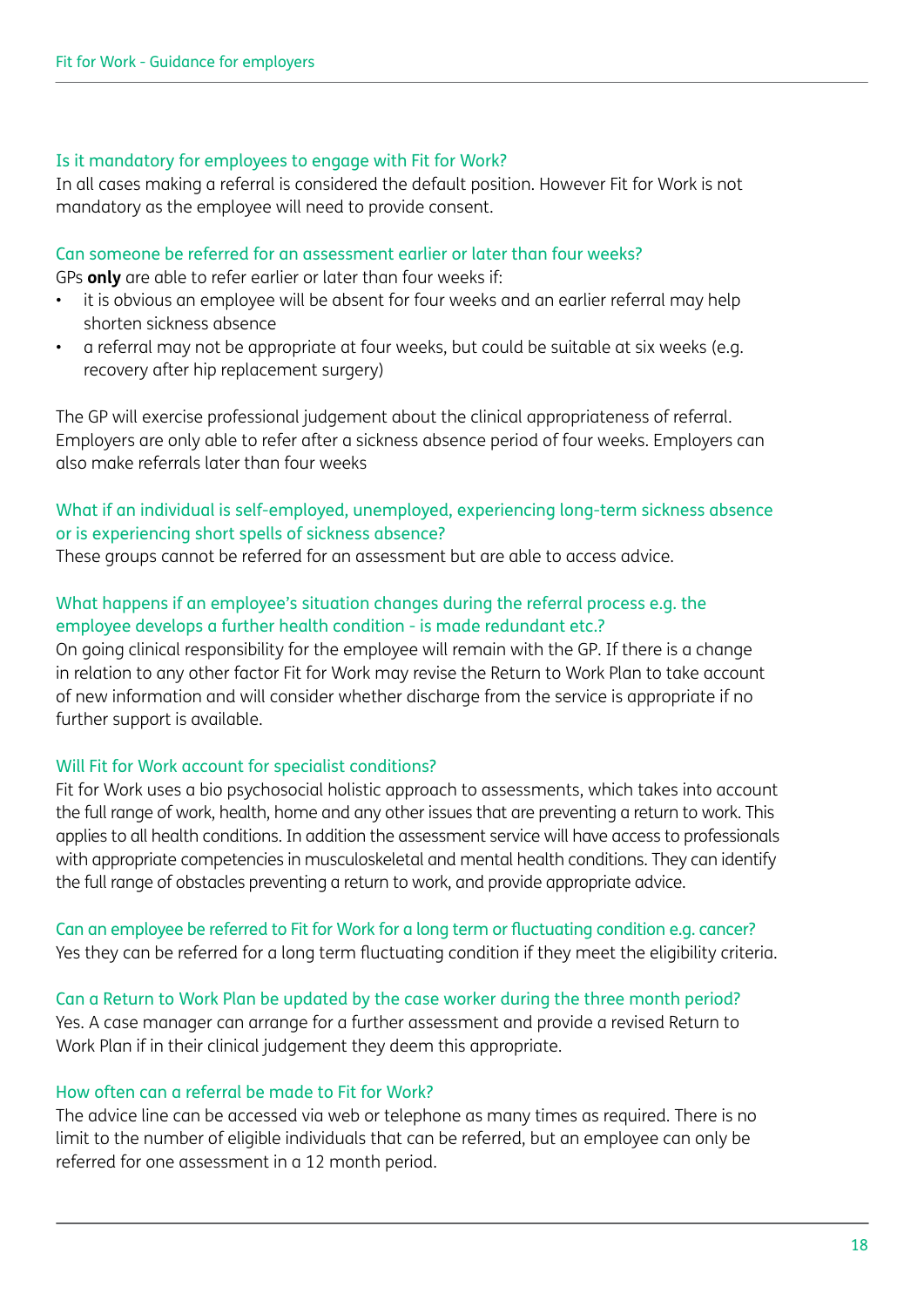### **Consent and Data Protection**

#### What happens if an employee does not provide consent to a referral, an assessment or to sharing the Return to Work Plan?

A referral to Fit for Work will not be made, an assessment will not be conducted and a Return to Work Plan will not be shared with you, your employee and their GP.

Consent must be explicit, informed and freely given and should be obtained at each point in the process:

- before referral to Fit for Work by the GP or employer is made
- before the initial assessment takes place
- before each version of the Return to Work Plan is shared with the GP and employer
- before Fit for Work contacts the GP or employer or any third party if this is necessary as part of the assessment

We believe the potential benefits will mean all parties will want to engage with Fit for Work, and will actively manage sickness absence by following the advice in the Return to Work Plan.

#### How are you protecting data?

DWP, the Scottish Government, and the providers of Fit for Work are joint Data Controllers for the purposes of the Data Protection Act 1998, in relation to personal data which is processed by DWP, Scottish Government and providers for the purposes of Fit for Work.

In practice, Health Management Limited has the primary responsibility for day-to-day DPA compliance in relation to personal information processed by Fit for Work.

Health Management Limited have also put into effect and will maintain security measures and safeguards appropriate to the nature and use of the information throughout its supply chain.

#### **Employer Involvement**

#### How are employers involved?

Employers are involved in:

- Being contacted by Fit for Work as part of the assessment if the employee consents and information is required to develop the Return to Work Plan
- Taking into consideration recommendations provided on a Return to Work Plan
- Making referrals to Fit for Work (when available)

#### Do employers need to contact their employee's GP when making a referral?

No. It may be helpful to ask an employee if they have been referred to Fit for Work by their GP but there is no need to contact the GP directly. If Fit for Work receives duplicate referrals, the cases will be combined. Employers in England and Wales will be able to make referrals from Autumn 2015. In Scotland, employers will be able to make referrals from Spring 2015.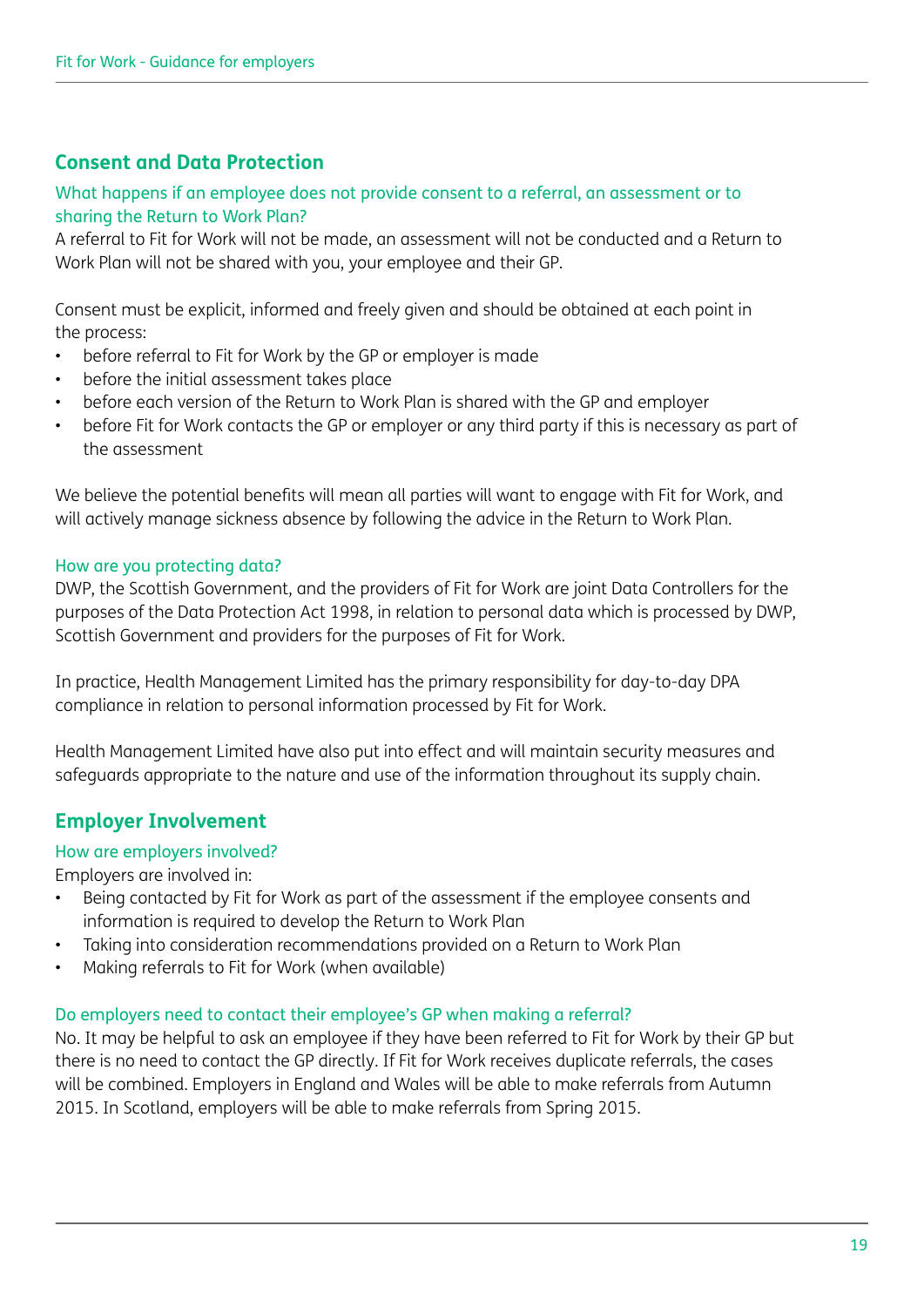#### Can employers refer their employees to the assessment service even if they are approaching State Pension age?

Yes, where the employee fulfils the necessary criteria they may be referred to Fit for Work regardless of age. Employers in England and Wales will be able to make referrals from Autumn 2015. In Scotland, employers will be able to make referrals from Spring 2015.

#### What if an employer does not act on the recommendations?

Decisions on whether to progress interventions recommended in a Return to Work Plan following an assessment lies with the employer, employee and GP, depending on the nature of the recommendation. It is not mandatory to progress the interventions recommended by Fit for Work, unless this is required to meet employers obligations under the Equality Act 2010.

Employers will continue to have responsibility for managing absences so hence decide if the interventions/ adjustments are reasonable and affordable.

However, we would encourage all parties to actively manage sickness absence and to act on the recommendations of Fit for Work as there are benefits to employers, employees and GPs.

We also hope that the Government's tax exemption will encourage employers to fund any medical interventions that may be recommended by a Return to Work Plan.

Also, where employees meet the criteria for **Access to Work**, they can apply for support from the programme, such as specialist aids and equipment or support workers. For further information see GOV.UK - Access to Work.

#### How does Fit for Work complement employer provided Occupational Health Services?

Fit for Work is intended to complement, and not replace, existing occupational health provision. Whilst Fit for Work will deliver some aspects of an occupational health service it will not deliver a fully comprehensive service. Fit for Work will fill the gap in support where that currently exists, especially for smaller employers, only one in ten of whom provide occupational health services to employees (compared to one in eight large employers)<sup>2</sup>.

<sup>2</sup> Young, V. and Bhaumik, C. (2011) Health and well-being at work: a survey of employers. DWP Research Report No 750. (Figure 3.1)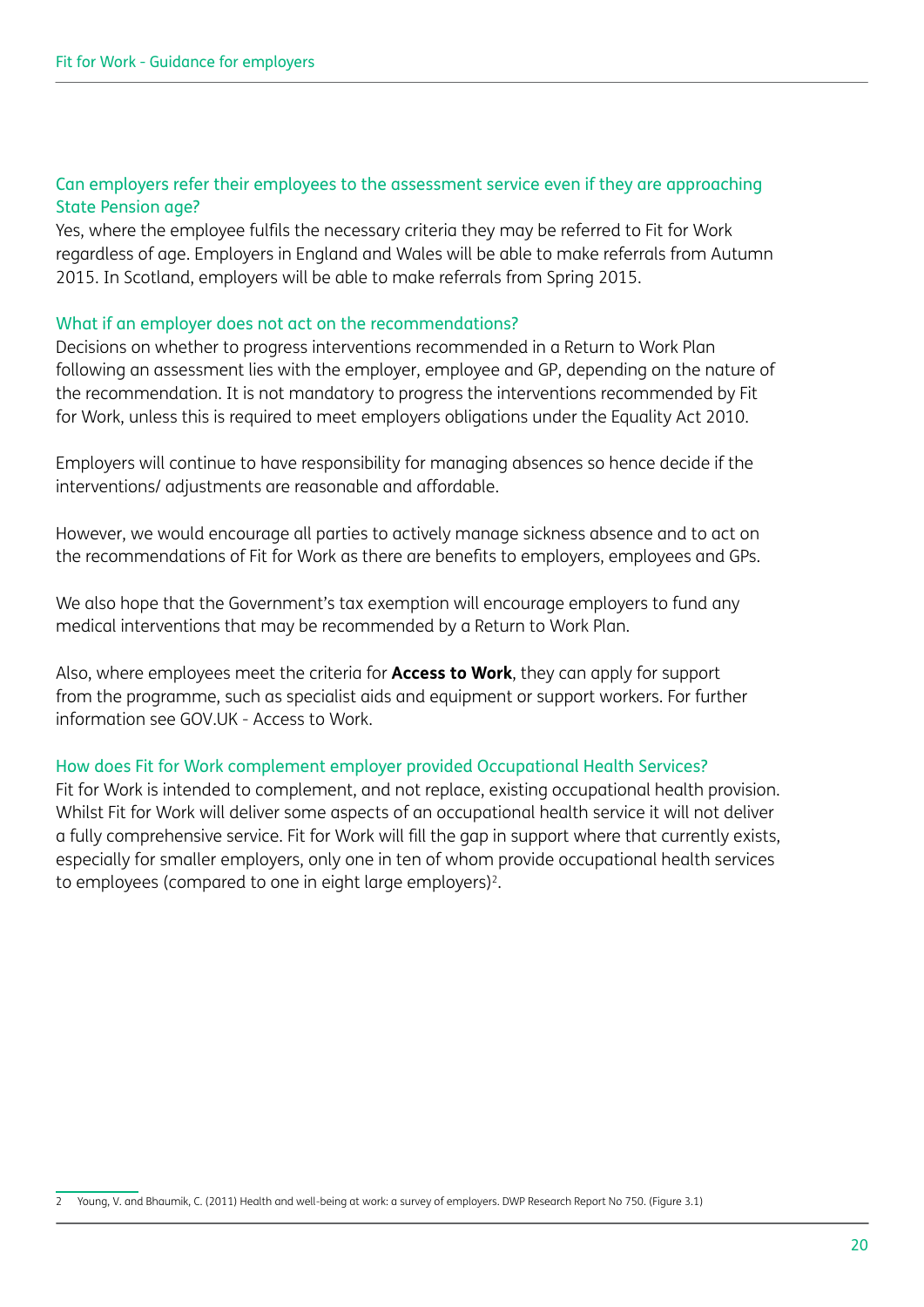The following differences apply:

|                             | <b>Employer</b><br><b>Occupational Health</b> | <b>Fit for Work</b>                           |
|-----------------------------|-----------------------------------------------|-----------------------------------------------|
|                             |                                               |                                               |
| <b>Referral Routes</b>      | Employer and individual                       | GP and employer                               |
| <b>Services</b>             | Employer driven and agreed                    | Sickness absence assessment                   |
| Point of Involvement        | Employer driven and agreed                    | At four weeks                                 |
| <b>Frequency of Contact</b> | Employer driven and agreed                    | Contact when required by your<br>case manager |
| Workplace Knowledge         | Good                                          | Based on employee and employer<br>information |
| Duration of Involvement     | Employer driven and agreed                    | Three months compulsory discharge             |
| Quantity of Involvement     | Employer driven and agreed                    | One referral in a 12 month period             |

When deemed appropriate by a case manager and the employee's consent is given, employer occupational health services will be consulted during the formation of the Return to Work Plan and when discussing the recommendations within the finalised Plan.

#### What will happen if the employee is found to be unable to return to work regardless of any intervention?

The employer will retain responsibility for managing the absence. As is now it will be up to the employer to decide what action should be taken if an employee fails to engage with Fit for Work, or if they do not return to work when indicated on the Return to Work Plan.

Fit for Work will not make recommendations on this or any contractual matters.

#### Can employers still request fit notes?

Where an employee has chosen to share their Return to Work Plan with you, the Plan in most circumstances should provide the information you need to determine fitness for work for Statutory Sick Pay purposes. You should refrain from requesting fit notes in those circumstances, in order to prevent unnecessary consultations in GP practices.

An employee will need a fit note to cover the period between a referral being made and a Return to Work Plan being issued. A two week fit note would be sufficient to cover this period in most cases but there may be cases where a fit note is required for a longer period.

#### **Once a Return to Work Plan has been issued this can be used in place of a fit note. GPs are not obliged to issue a fit note in these circumstances.**

However where an employee does not consent to their Return to Work Plan being shared with you, or you do not accept a Return to Work Plan as sufficient evidence of a person's incapacity to work, it may be necessary for the employee's GP to provide the employee with a fit note. GPs should use their professional judgement to decide whether a fit note is required.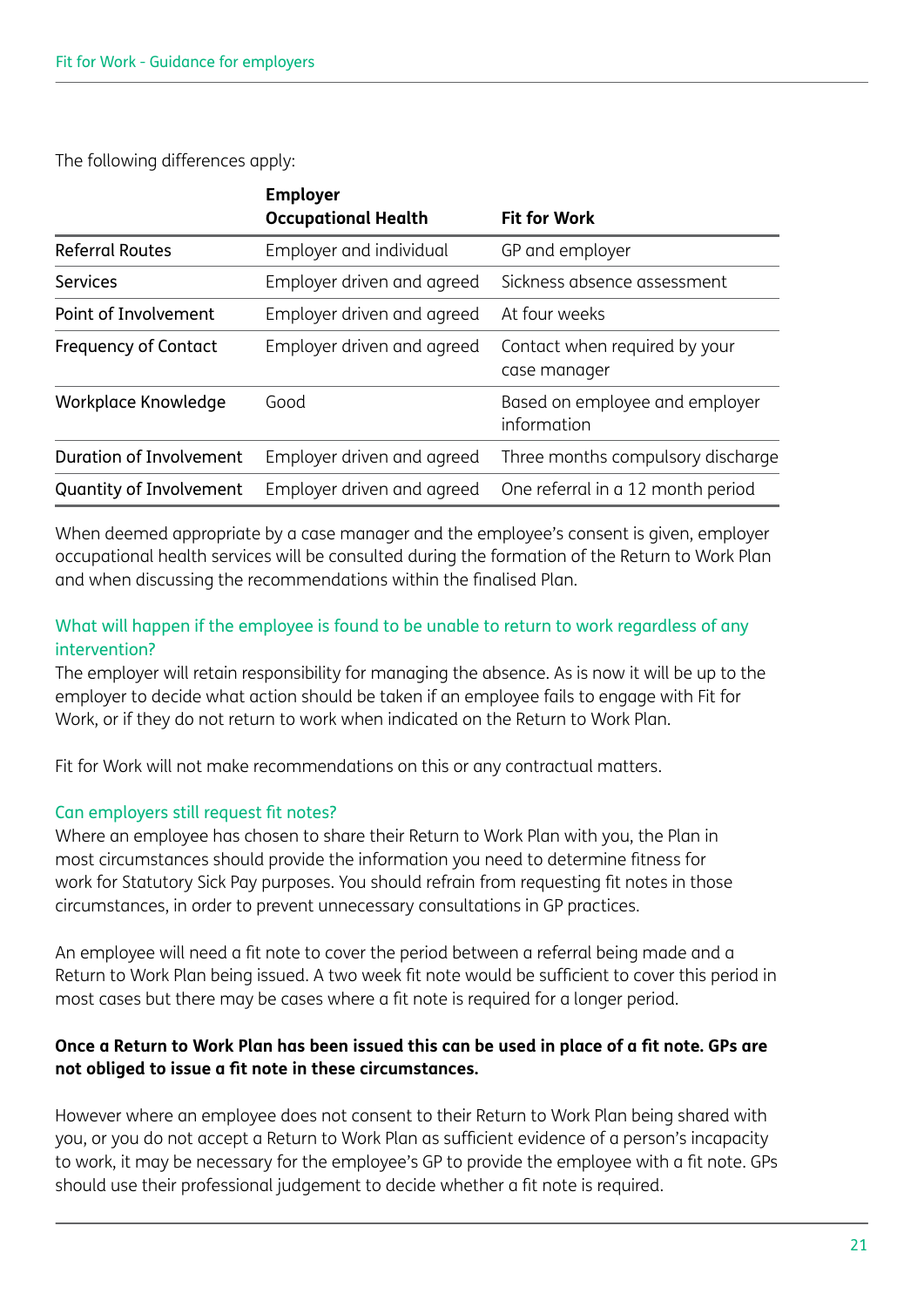#### How does Fit for Work affect Statutory Sick Pay (SSP)?

A Return to Work Plan can be accepted by employers as medical evidence of whether an employee is fit for work in place of a fit note for Statutory Sick Pay purposes. An employee should not need a fit note in addition to a Return to Work Plan where they have chosen to share their Return to Work Plan with their employer, although this may not happen in every case.

Fit for Work is not mandatory and a Return to Work Plan may not be prepared in every case and therefore a fit note can still be issued if it is required in the GPs clinical judgement.

#### How do employers claim tax exemptions?

The tax exemption will come into effect from 1st January 2015. The exemption will not need to be claimed from HMRC but will be applied by the employer at the time they provide the benefit. For further information please visit the HMRC website: [www.hmrc.gov.uk](http://www.hmrc.gov.uk).

#### Are tax exemptions available to Government bodies?

Yes - tax exemptions are available to Government bodies.

#### **Return to Work Plans**

#### What is a Return to Work Plan?

This is a plan devised by an occupational health professional in agreement with your employee following a Fit for Work assessment. The plan will include steps and / or actions that can be taken by you, your employee and their GP to help support a return to work as quickly as possible.

You can accept a Return to Work Plan as sufficient medical information for the purposes of determining entitlement to Statutory Sick Pay. Return to Work Plans may therefore be accepted in place of a fit note.

#### What happens if the Return to Work Plan does not provide evidence for sickness absence?

The Return to Work Plan will indicate if your employee is not fit for work or may be fit for work subject to you as an employer being able to meet recommendations. In some cases Fit for Work may identify an employee fit for work with no requirement for further absence. If there is no indication of further periods of absence, your employee has been judged to be fit for work by the service.

In the absence of a fit note, employers may accept other medical evidence relating to fitness for work, as may be sufficient in the circumstances of a particular case. A fit note can still be requested or provided.

Where you accept a Return to Work Plan as sufficient evidence, you should refrain from requesting fit notes in order to prevent unnecessary consultations with GPs.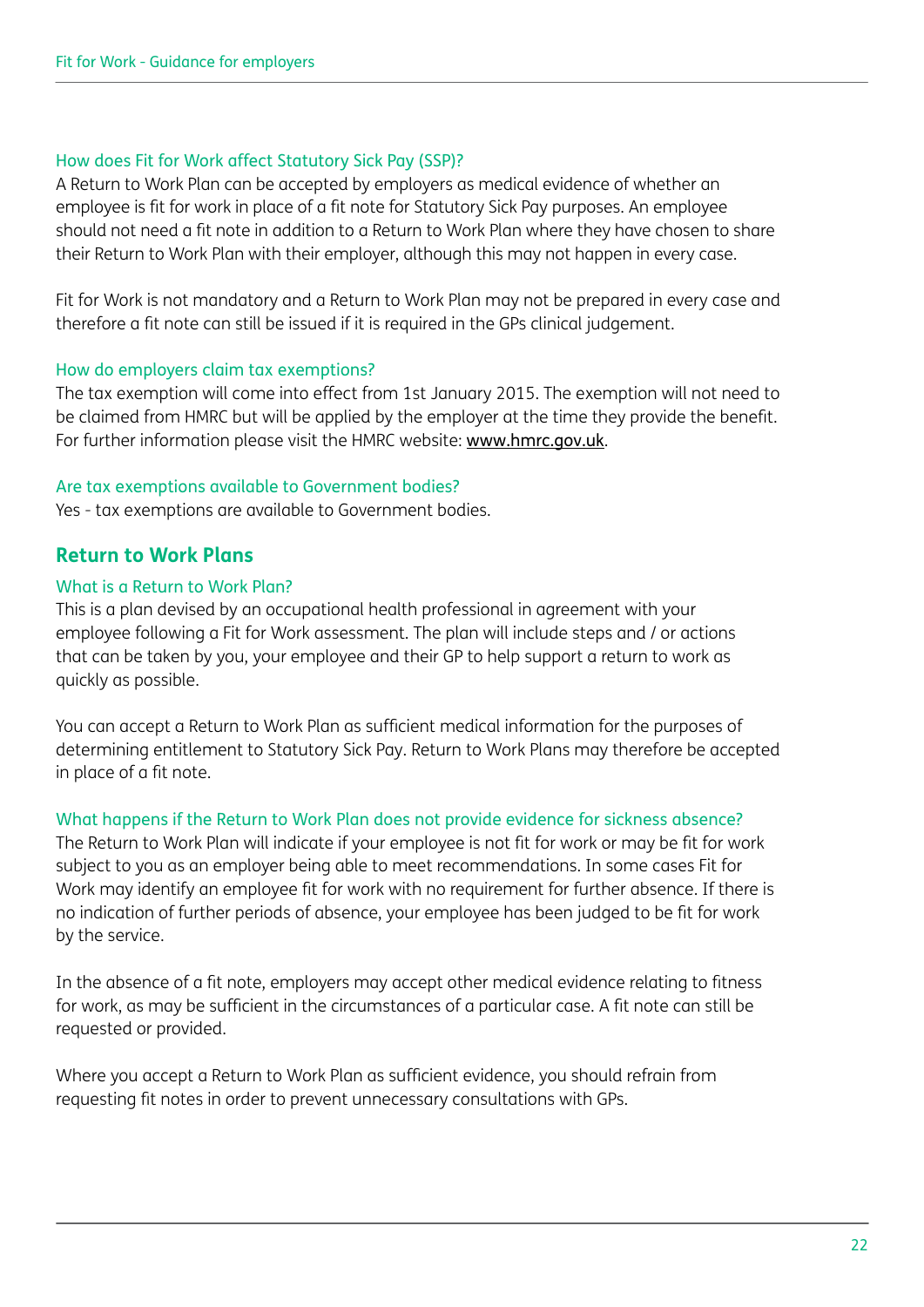#### Is it mandatory to follow recommendations in a Return to Work Plan?

It is not mandatory to progress the interventions recommended by Fit for Work. Decisions for progressing interventions rest with the employer, employee and GP depending on the nature of the recommendation. However, we would encourage all parties to act on the recommendations of Fit for Work.

### **Futher information**

#### How does Fit for Work collect feedback?

Follow up will form part of Fit for Work where short contact will be made with employees, employers and GPs to provide feedback which takes place following completion of the Fit for Work process. This will take the form of a questionnaire conducted via email or telephone. This will help support continuous improvement and evaluation of the assessment service.

#### How will Fit for Work deal with dispute issues at work?

Disputes at work may be considered as a complex case. This will be dealt with on an individual basis taking all circumstances into account. Support will be provided through progressing the difficulty together with the employee with appropriate signposting to appropriate agencies e.g. mediation.

#### What other sources of help are there for people with health conditions to return to or look for work?

For free impartial information and advice on all aspects of workplace relations and employment law, contact Acas at [www.acas.org.uk](http://www.acas.org.uk) or on 0300 123 1100.

#### **Careers Advice**

England: [www.nationalcareersservice.direct.gov.uk/advice/Pages/default.aspx](http://www.nationalcareersservice.direct.gov.uk/advice/Pages/default.aspx) Scotland: [www.skillsdevelopmentscotland.co.uk](http://www.skillsdevelopmentscotland.co.uk) Wales: [www.careerswales.com](http://www.careerswales.com)

**Access to Work** [www.gov.uk/access-to-work/overview](http://www.gov.uk/access-to-work/overview)

### **Universal Jobmatch**

[www.gov.uk/jobsearch](http://www.gov.uk/jobsearch)

#### **Where can I find more information about sickness absence?**

Information about managing sickness absence is available from a number of sources including the Advisory, Conciliation and Arbitration Service (ACAS), paid-for occupational health services, in Scotland 'Working Health Services', in Wales 'Healthy Working Wales' and more generally, at the Government website, Gov.UK which also includes advice on job search through Universal Jobmatch.

Employers can also use the Fit for Work advice line and website:

| <b>England and Wales:</b> | <b>Welsh Language Line:</b> | Scotland:                   |
|---------------------------|-----------------------------|-----------------------------|
| www.fitforwork.org        | www.fitforwork.org          | www.fitforworkscotland.scot |
| 0800 032 6235             | 0800 032 6233               | 0800 019 2211               |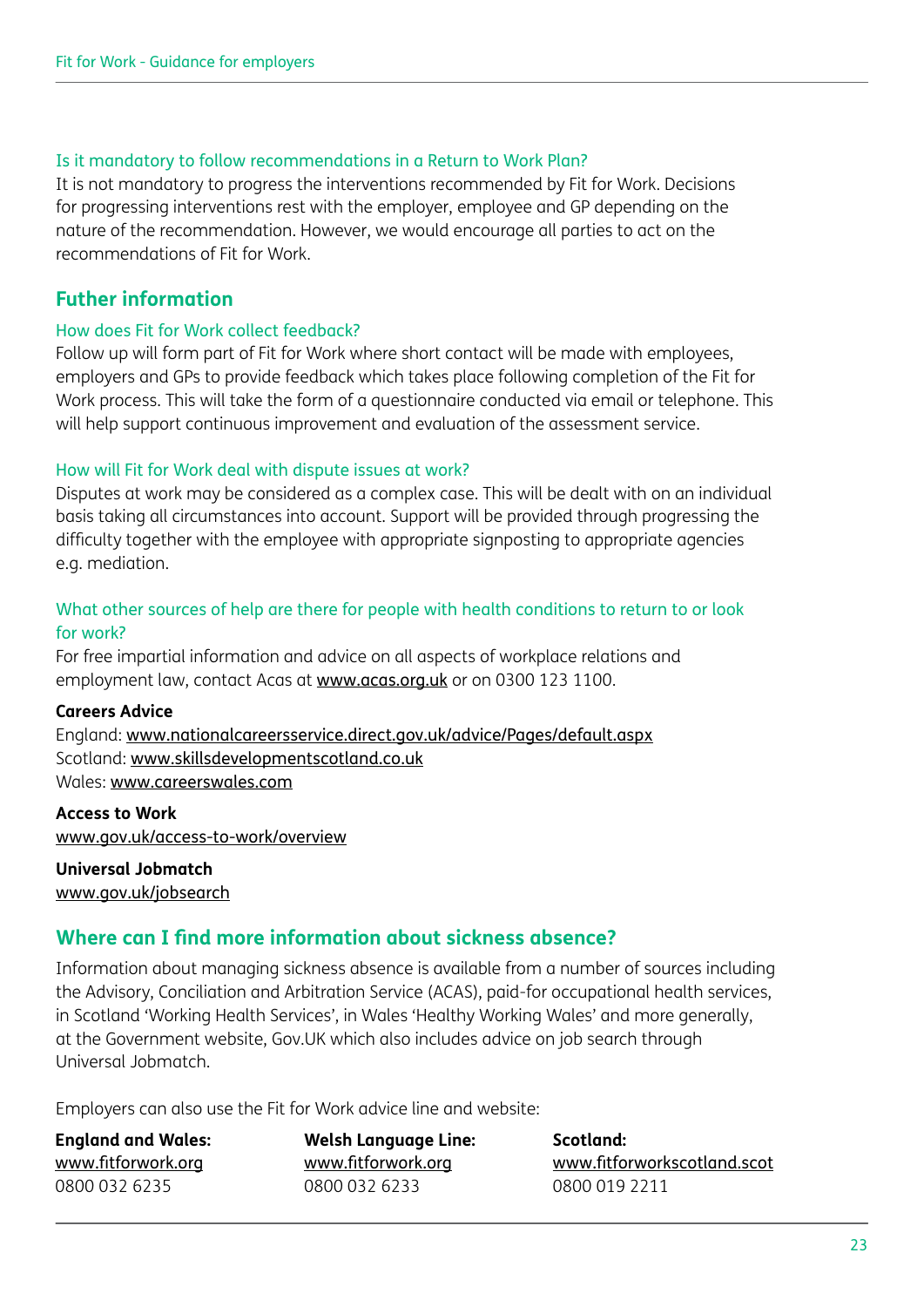#### How do I provide feedback or make a complaint?

You can make a complaint by calling:

| <b>England and Wales:</b>                 | 0800 032 6235<br>Opening hours: Monday to Friday 8.30am to 6.00pm |
|-------------------------------------------|-------------------------------------------------------------------|
| <b>Welsh Language Line: 0800 032 6233</b> | Opening hours: Monday to Friday 8.30am to 6.00pm                  |
| Scotland:                                 | 0800 019 2211<br>Opening hours: Monday to Friday 9.00am to 5.00pm |

#### What are the opening hours for Fit for Work?

**England and Wales:** Opening hours advice: Monday to Friday 8.30am to 6.00pm Opening hours assessment: Monday to Friday 8.30am to 6.00pm **Welsh Language Line:** Opening hours advice: Monday to Friday 8.30am to 6.00pm Opening hours assessment: Monday to Friday 8.30am to 6.00pm **Scotland:** Opening hours advice: Monday to Friday 9.00am to 5.00pm Opening hours assessment: Monday to Friday 9.00am to 8.00pm